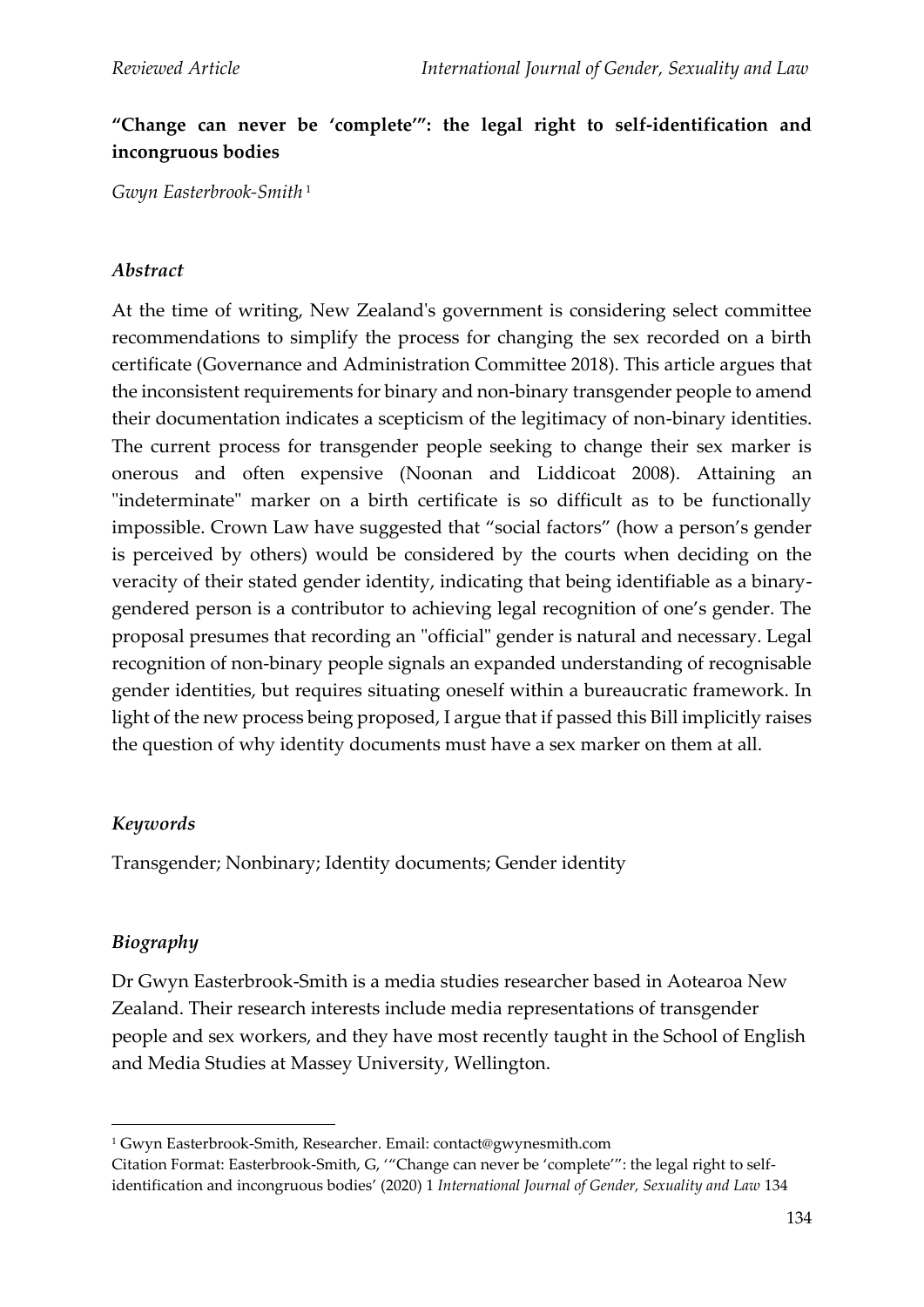# *Introduction*

Administrative law is a key site at which the vulnerability of transgender<sup>2</sup> populations is reproduced (Spade 2015, p. 89). The ability to update identity documents and other official records so that the information they contain is accurate and consistent has been identified as of critical importance to the safety and dignity of trans people (Noonan and Liddicoat 2008, p. 66). Inconsistent documentation (differences between the sex markers or names displayed on different documents, for example) or documents which list previous sex markers or names, restrict the ability of trans people to access housing, employment, social services, education, and countless other services and facilities without their trans status becoming known, or without being suspected of using fraudulent documents if their presentation and the sex listed on their documents are incongruous (Noonan and Liddicoat 2008, pp. 66-67). Policies which allow for documents to be updated only if specific and frequently expensive conditions are met (including accessing specific medical or surgical procedures) make updating documents impractical or impossible for many trans people. The necessity of legal representation to navigate the various processes adds to these burdens.

The impact of accurate documents being difficult or expensive to access is greater on those who are already marginalised along other axes, such as race or class (Beauchamp 2019, pp. 36-49). Official identity documents are central to everyday life and are frequently taken as an expression of fact or proof in "naming or sexing the subject" (Namaste 2000, p. 260). An inability to present documents which accord with one's self-identity renders one an illegitimate body, out of place. In addition to the practical aspects, there is also the dysphoria and stress caused by being implicitly viewed as an unreliable narrator of one's own life whenever inaccurate documents must be presented, or when attempts to update documents are declined or made labyrinthine and onerous. Trans people report that successfully updating documentation is an affirming experience, while being unable to update identity documents is frustrating and can place their safety at risk (Couch et al. 2008; Noonan and Liddicoat 2008, p. 66).

Currently in New Zealand, Section 28 of the *Births, Deaths, Marriages, and Relationship Registration Act 1995* requires trans people to apply to the Family Court to update the sex listed on their birth certificate. The applicant must prove to the court

<sup>2</sup> Hereafter 'trans'.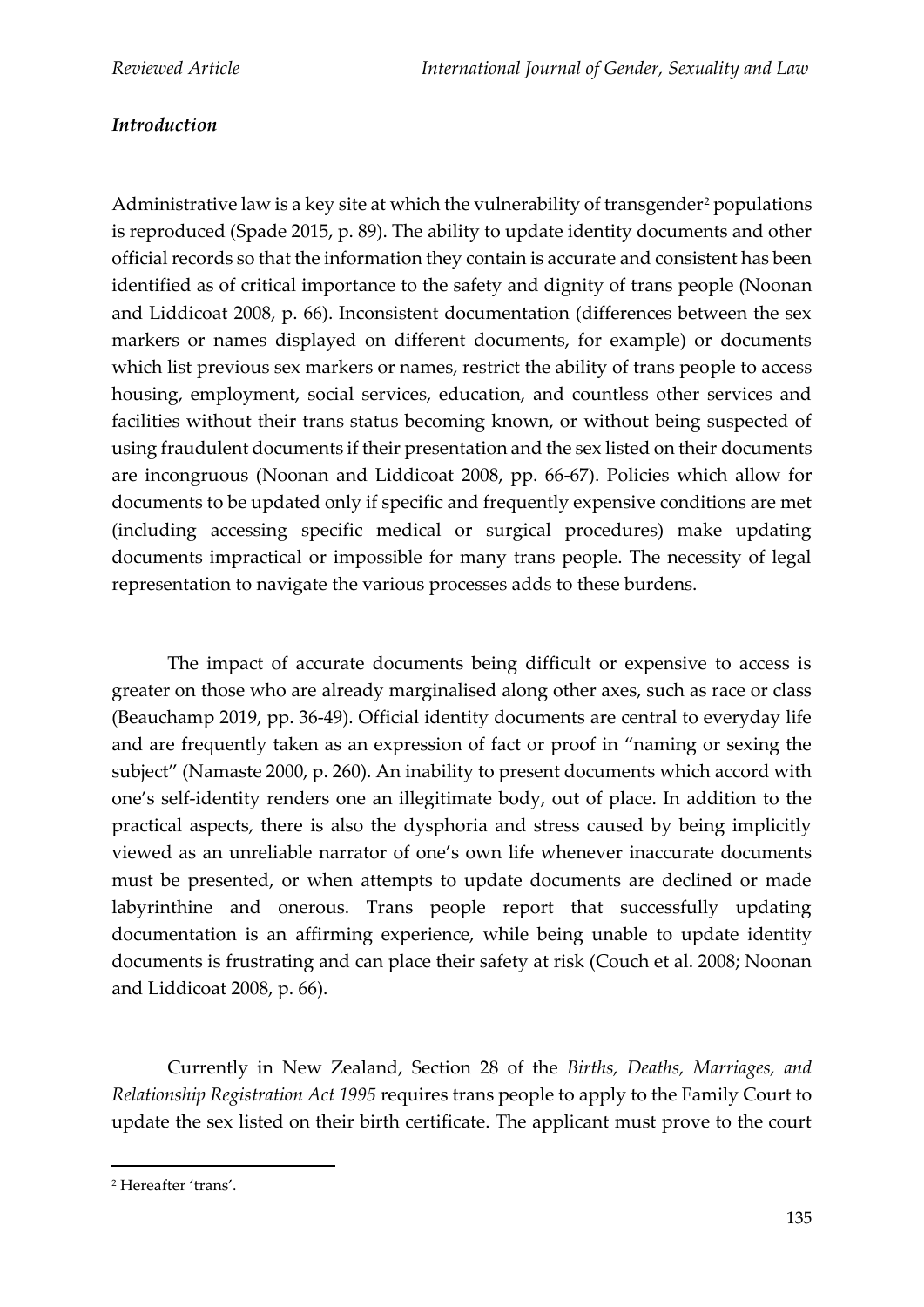that they are "*not* a person of the nominated sex" (emphasis mine), but that they do have a gender identity congruent with the nominated sex, intend to maintain it, and desire to have the nominated sex listed on their birth certificate (Section 28 (3)(b)). Additionally, applicants must provide "expert medical evidence" of their gender identity, and to prove that they have undergone medical treatment "usually regarded by medical experts as desirable" to allow them to accord with the "physical conformation" of a person with their gender identity (Section  $28$  (3)(c)). The Department of Internal Affairs specifically notes in their advice to people seeking to change the sex on their birth certificate that it is "not possible to use Section 28 to change the sex on the birth register from male or female to "indeterminate"" (2013, p. 4). These requirements link the legitimacy of an individual's gender identity to the medical interventions they have accessed. Obliging the applicant to prove they are *not* a person of the nominated sex (their self-identified sex) requires them to be hailed as their assigned sex one final time before being granted permission to change their birth certificate. Additionally, the inability to change a birth certificate to 'indeterminate' indicates a refusal to acknowledge the validity of genders outside of the female/male binary.

In August 2018, a select committee report was released proposing additional changes be made to the *Births, Deaths, Marriages and Relationship Registration Bill* which was under consideration in New Zealand's parliament. The bar-2 Bill proposed changes to the 1995 Act which would alter the process for amending the sex recorded on a birth certificate for adults, children, and eligible 16 and 17 year olds, as well as making it possible for individuals to choose to be listed simply as "parent" on their child's birth certificate, a neutral alternative to being listed as "mother" or "father" (Governance and Administration Committee 2018). The select committee proposed that the current Family Court process be replaced with an administrative process, with the applicant making a statutory declaration directly to the Registrar General (or in the case of a child, their guardian making a declaration). The committee also suggested amending the process to allow applicants to select "X (unspecified)" or "intersex", writing that this would ensure "the bill would recognise non-binary sexual and gender identities" (2018, p. 2). The committee wrote that the existing Act was "progressive in 1995 but is now outdated and inconsistent with global developments" and proposed "replacing the Family Court process with an administrative process based on self-identification" (2018, p. 2).

This paper examines the current process for updating birth certificates in New Zealand, considering the wording of existing policy and law, the proposed changes of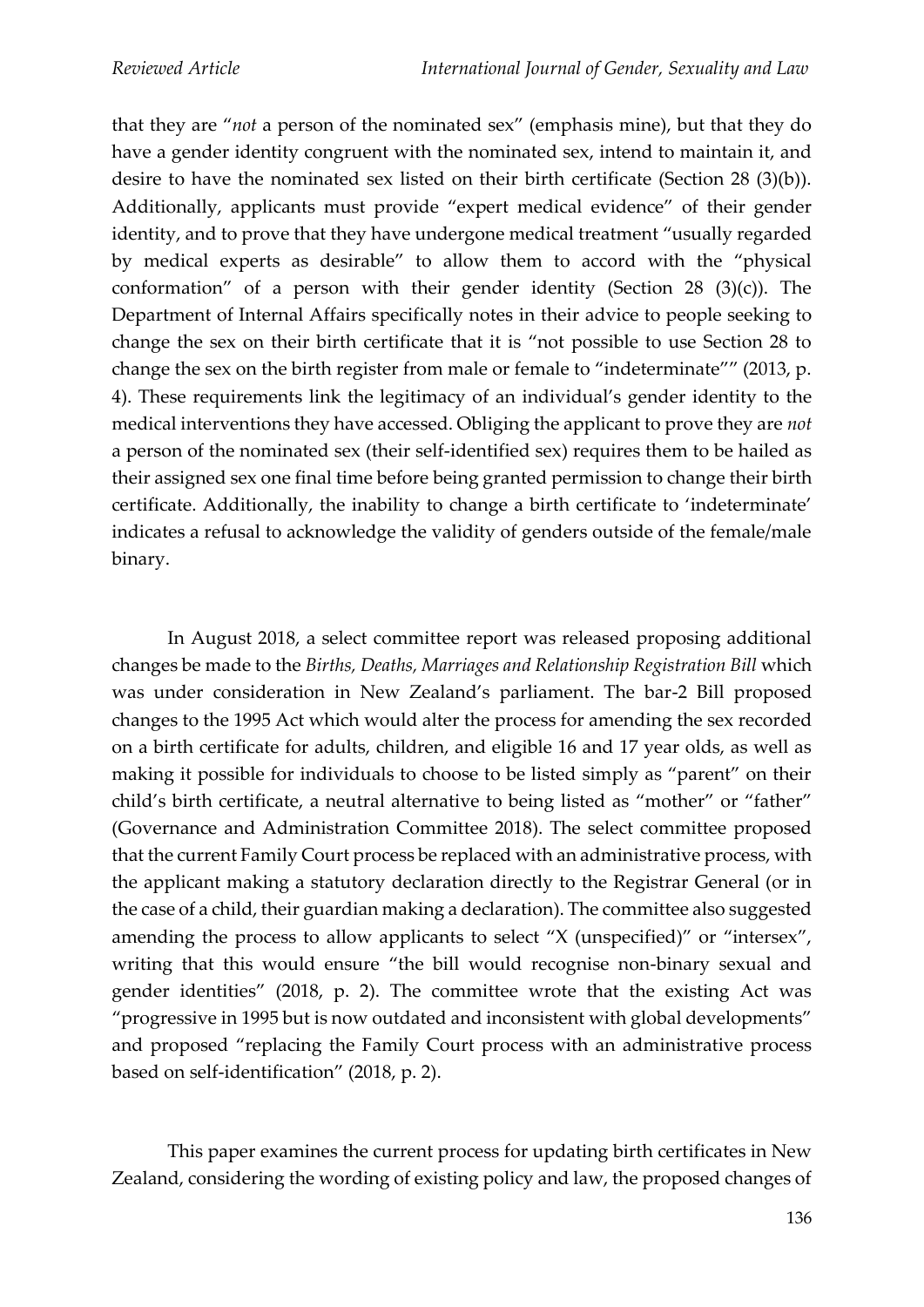the bar-2 Bill, and correspondence issued by the Minister for Internal Affairs and Crown Law regarding the select committee report and subsequent deferral of the Bill. The specific language of the existing Bill, the bar-2 Bill, and supplementary policy documents are examined: a report from the New Zealand Human Rights Commission, writing about the legal frameworks used to establish an individual's sex, note that Section 33 of the Births, Deaths and Marriages Act 1995 clarifies that "notwithstanding this part of the Act [amending sex details on a birth certificate], the sex of everyone person shall be determined by reference to the general law of New Zealand" (2008). The report goes on to note that "general law" in this context is made up in part by the guidelines and resources produced and disseminated by the agencies responsible for administering and overseeing updates to legal documentation, and the decision to give equal consideration to guidelines issued by Government agencies is informed by this (2008, p. 88). Using theoretical frameworks from Bacchi, but particularly her "what's the 'problem' represented to be?" (WPR) model, and Foucault's work on explanatory or confessional discourses, as well as his theories of biopower, I argue that current legislative frameworks construct categories of sex<sup>3</sup> and make some identities more legitimate and comprehensible than others. I focus particularly on the process for non-binary people and the virtual impossibility of updating a birth certificate to an 'indeterminate' sex marker. Recording the sex or gender of citizens is a form of enacting control and surveillance by governments, and making some sexes or genders inaccessible in a formal sense indicates a scepticism of their legitimacy or intelligibility.

Both Bacchi and Fairclough situate themselves within a Foucauldian poststructuralist framework, and Bacchi identifies how the WPR method can be applied to identify how policy makes and unmakes subjects and obliges those it affects to assume particular subject positions (Bacchi and Goodwin 2016, pp. 69-71). I draw on Foucault for discussions of the explanatory discourses required of individuals seeking to update their birth certificates. Bacchi has been careful to identify that WPR is distinct from critical discourse analysis, and notes that this is due largely to its application in reflecting on what knowledges are implicit in policy (2018). The decision to apply some aspects of discourse analysis, using Fairclough, has been made, in part, because the texts being examined are not solely policy; they also include summaries of policy intended to be read by the affected group, correspondence from

<sup>3</sup> I say 'sex' rather than 'sex and gender' here, as many of the analysed documents suggest that gender identity is one factor which is weighed up when 'proving' sex. As discussed later in this article, policy documents often slide between the terms 'sex' and 'gender', but Statistics New Zealand, for example, seem confident that gender identity can be understood as fluid and existing across a spectrum while still desiring a cut-and-dried distinction between sexes.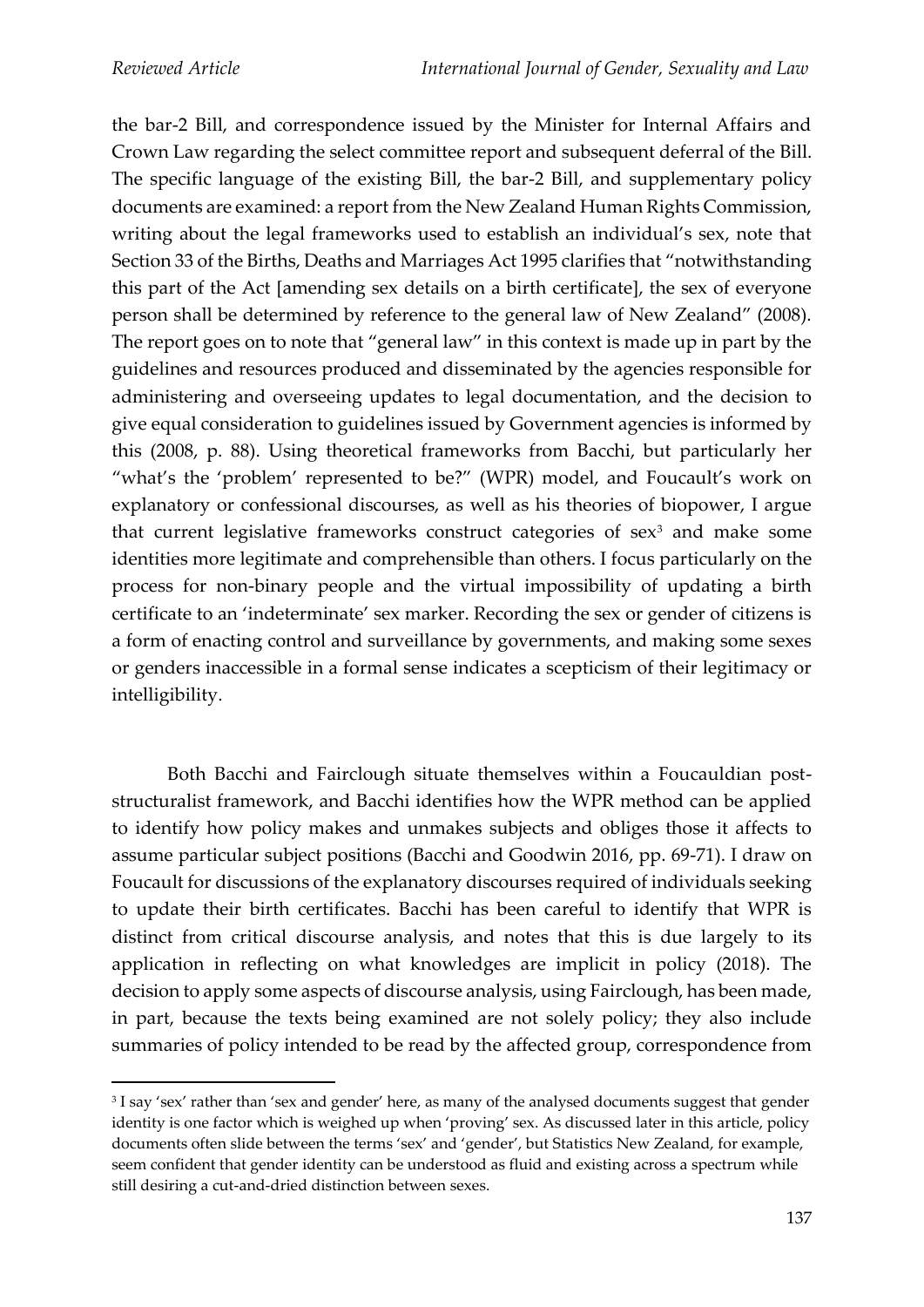official bodies, and a report into the human rights of trans people, all of which shape understandings of under what circumstances and by what means official documentation may be altered. There are, I contend, several discourses which are intertwined within these texts: one about the way governments (try to) define "sex" and their reasons for doing so, another about whose input and expertise should be respected in individual and policy decisions about this, a third considering the specific terms used within communications in policy and to affected parties. The decision to use both Bacchi and Fairclough has been made in order to account for the varying purposes and anticipated audiences of the different documents considered.

Tracey Martin, the MP sponsoring the Bill, announced in February 2019 that it would be deferred to allow for further public consultation, drawing criticism and expressions of frustration from several transgender rights groups (Small 2019). A report from the New Zealand Human Rights Commission into the experience of transgender New Zealanders, *To Be Who I Am*, which was published in 2008 and drew on interviews and research conducted in 2006, identified four key policy action points to improve trans people's access to rights, and their ability to participate fully and without discrimination in public and private life. One of these was simplifying and streamlining the process of updating formal identity documents, including passports and birth certificates, and another was ensuring that trans people were involved in the decision-making process regarding policies that would affect them.

While the current law does not specifically require that individuals have had GRS/SRS<sup>4</sup> to change their birth certificate, the Human Rights Commission found that this was often how it was interpreted, and that trans people had been informed GRS was required to update a birth certificate by staff at the Department of Internal Affairs or the Family Court (Noonan and Liddicoat 2008, pp. 68-69). At the time the report was written, the Department of Internal Affairs confirmed the Family Court had often interpreted the law to mean GRS was required, but added the court might approve an update to a birth certificate if "substantive, but not complete, surgery has taken place" (Noonan and Liddicoat 2008, p.  $73$ ).<sup>5</sup> The expectation that surgical or medical interventions will be sought, and that movements across gender lines can only be from male to female or vice versa are an example of the "corporeal consequences" of binaristic conceptions of gender (Preves 2000, p. 43). Essentially, an assumption that transition is a linear process with a clearly defined "complete" end point, is embedded

<sup>4</sup> GRS/SRS refers to gender reassignment surgery/sex reassignment surgery.

<sup>&</sup>lt;sup>5</sup> Given the varying surgical techniques for transmasculine people in particular, the phrasing gives little clarity about what constitutes a 'complete' GRS in the eyes of the court.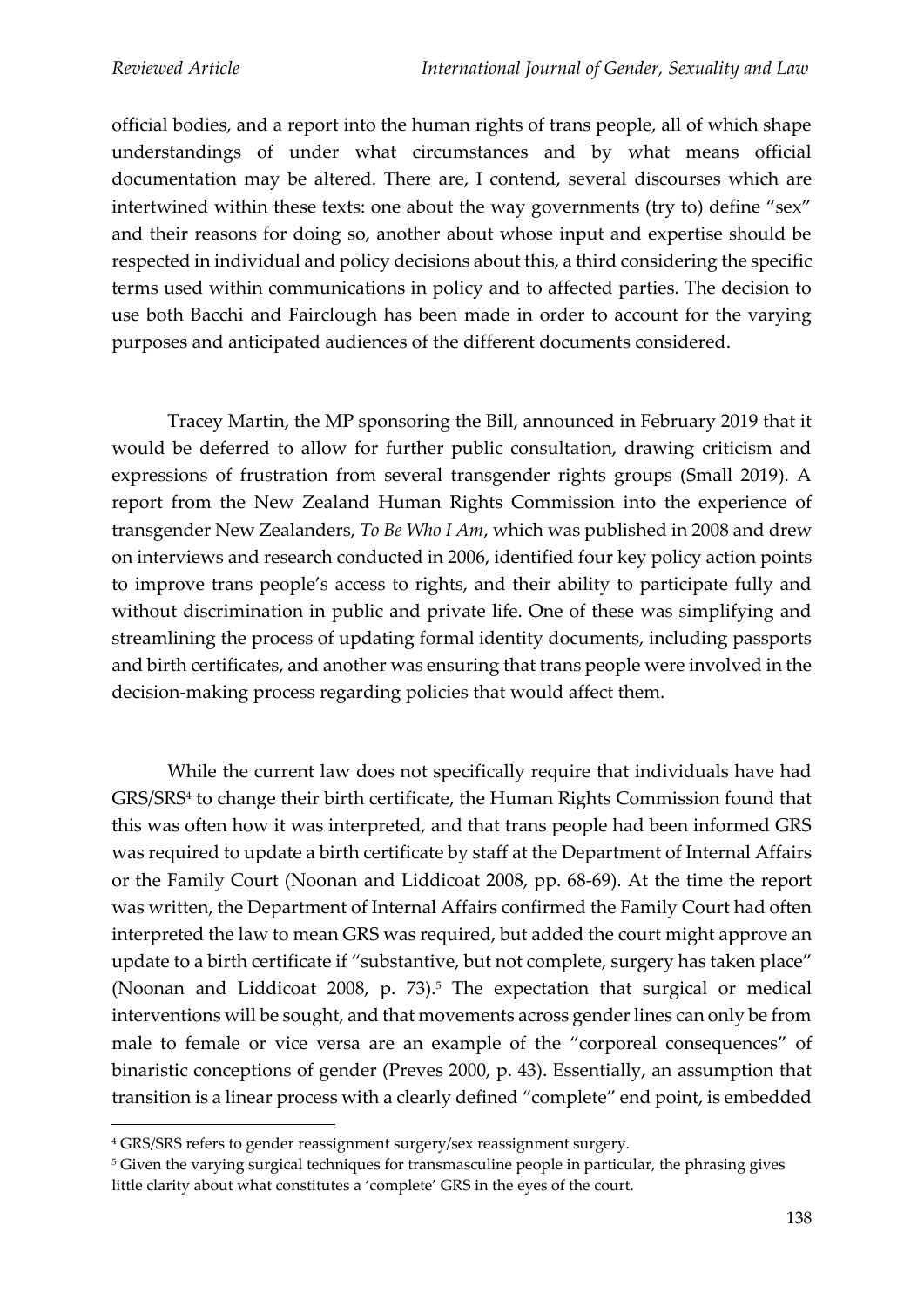in the application of policy. Following Bacchi, the 'problem' is an incongruity between a body and a sex marker: the solution is to discipline corporeal forms into knowable models.

When *To Be Who I Am* was published, the process for updating passports was significantly more onerous and many binary trans people were issued passports with an (X) or (-) marker in the sex field if they had not undergone genital surgery. In the ensuing years the process has been simplified, and the sex marker on a passport can now be updated by enclosing a statutory declaration confirming the individual would like to alter the sex listed on their passport with a new application. As of June 2019, the Department of Internal Affairs confirmed that there had been no passports issued with a (-) marker since 2005, that there were 109 valid passports with an  $(X)$  gender marker, and a further 105 which had expired. They indicated a reduction in the number issued after 2012 was likely because of the operational change to selfidentification, making a switch from one binary gender to another easier (Department of Internal Affairs, Personal Correspondence, 2019). This data suggests there are certainly people who would make use of the ability to update their birth certificate to indicate a sex or gender identity other than male or female if it were reasonably practicable, and implies the existence of number of individuals with inconsistent sex markers on two or more Government issued identification documents.

The proposal put forward by the Governance and Administration Committee in their August 2018 report was for birth certificates to be updated via a selfidentification process. The current process starts from a position of requiring proof of what an individual claims about their own sense of self. It must be validated by an external site of power; one which is recognised by the courts. It also reinscribes a linkage between physical sex characteristics and gender identity, and the first requirement of the Family Court process – to prove that the applicant is a person of the opposite sex to their nominated sex – requires them to identify themselves in their assigned sex one last time before they can be granted the right to divest themselves of it. The self-identification process, in contrast, would make accessing accurate documentation easier and less stressful, as well as making non-binary identities literally possible in governmental terms. Earlier work has identified that non-binary people make up a meaningful proportion of trans populations but are disproportionately marginalised within an already marginal population when it comes to accessing accurate identity documents (Wipfler 2016; Fiani and Han 2018; James et al. 2016).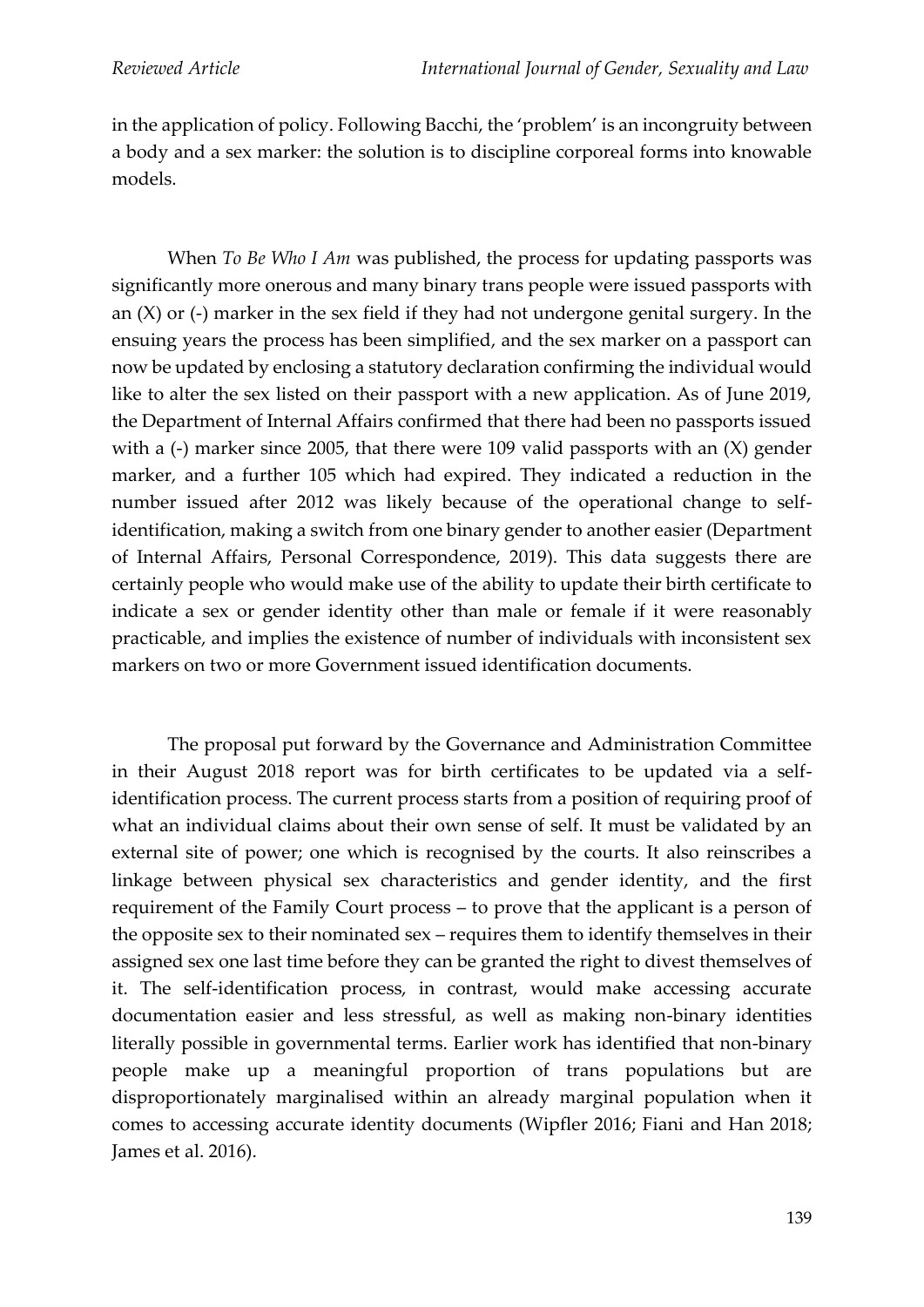While the proposal would make the process easier, it does still presume that recording "sex" is natural, desirable and necessary.<sup>6</sup> The Solicitor-General, on behalf of Crown Law, wrote to the Department of Internal Affairs in relation to the proposed changes, noting that the 1995 Act and the proposed changes both made allowances for "general law" to ultimately determine the sex of any person in New Zealand over their own self-identification, but asked how this would be determined if not through reference to the sex recorded on a document such as a birth certificate (2019). The letter requested clarification on whether the Government's intention was to maintain or collapse a distinction between registered sex (recorded on identity documents) and sex for the purposes of accessing sex-specific roles, opportunities, and obligations; this highlights the competing concerns with either a lack of statutory guidance or being "overly prescriptive" and failing to account for the wide variety of circumstances when an individual's gender may need to be established (2019, p. 6). Addressing the breadth of situations in which guidance would be required if a distinction was retained, the letter noted: "a policy project to identify all settings in which a person's sex may need to determined, and to provide statutory guidance that is appropriate in those particular settings, may be a substantial undertaking" (2019, p. 6).

I therefore conclude this article by exploring the necessity of recording sex or gender on identity documents at all, arguing that sex data is used by agencies such as Statistics New Zealand as a proxy for other information (for predicting population growth and healthcare needs, for example). Following earlier work in this area, I wish to note that improving the process for updating documents in the short term is a sensible goal to enable immediate benefits for trans populations, but the ultimate goal should not be finessing the state's policing of acceptable gender identities (Wipfler 2016, p. 494). At present trans people are often reliant on recognition from the same apparatuses which "functionalize gender normativities and create systemic exclusions" (Puar 2017, p. 35). I argue that passing the bar-2 Bill would indicate a tacit acknowledgement that sex or gender, while clearly important and useful categories for individuals, are not subject positions which have a consistent linkage to data which might be biopolitically useful for governmental bodies. The introduction of such a bill therefore inherently furthers an argument for removing sex identifiers from identification documents altogether: it delinks the physical form and the felt gender,

<sup>6</sup> Within Aotearoa New Zealand's post-colonial context, it should also be noted that the insistence that individuals express their gender identity within prescribed terms also requires trans people to legitimate themselves within a system which privileges colonial ideas about gender identity (Kerekere, 2017, pp. 41-42; Wilton, 2018, p. 162).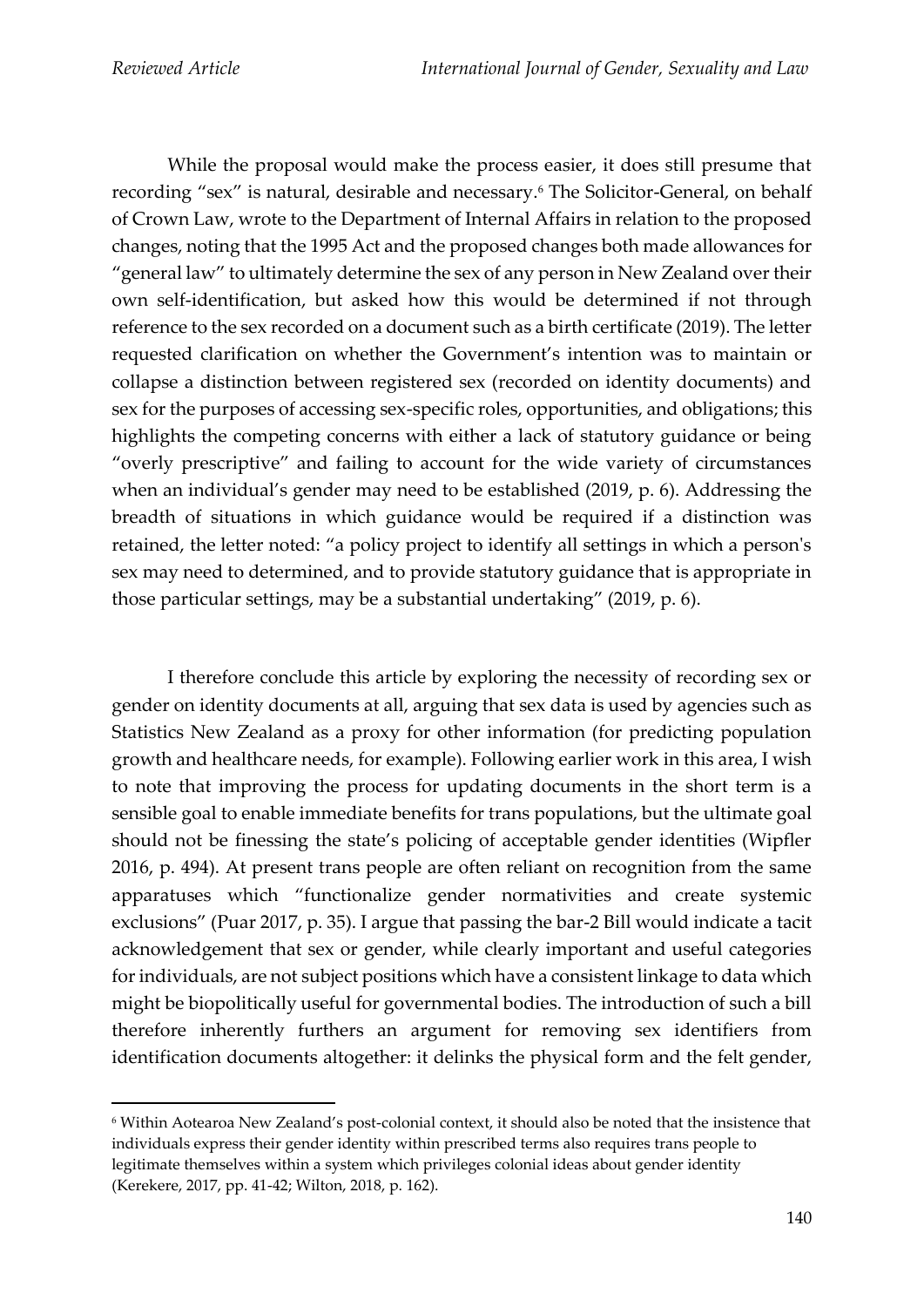and acknowledges that sex is something which can be declared by an individual but must not necessarily be proven through 'expert' advice.

# *Methodology*

The analysis for this paper was conducted by gathering information published by New Zealand government agencies and statutory bodies issued by Parliamentary Services, and obtained via Official Information Act (OIA) requests (both those made by the author, and those published by relevant bodies as being in the public interest). The information collected included both official policy and guidance to citizens seeking to change the sex recorded on their official documents, but primarily their birth certificate and passport.

The documents were then examined using elements of Bacchi's policy-asdiscourse and WPR approaches, supported by aspects of Fairclough's critical discourse analysis approach (being mindful of the distinctions Bacchi has drawn between these two schools). The existing legislation, the application of policy, and the ways that evidence or proof was conceptualised were then considered with regard specifically to their impact on non-binary people.

Bacchi's model examines policy as a mode of discourse. Instead of discussing different approaches to solving a 'problem', her model rather considers what the 'problem' has been conceptualised to be. It also allows for an examination of how it has come to be a 'problem' which ought to be solved by government (Bletsas 2012, p. 40). She proposes examining policy to identify what has been represented as the 'problem' the policy aims to remedy, then considering what the framing reveals about the underlying premises which such an understanding depends on.

"the focus is not on intentional issue manipulation or strategic framing. Instead, the aim is to understand policy better than policy makers by probing the unexamined assumptions and deep-seated conceptual logics within implicit problem representations. This focus means paying attention to the forms of knowledge that underpin public policies, such as psychological or biomedical premises, producing a broad conception of governing that encompasses the place of experts and professionals." (2012a, p. 22)'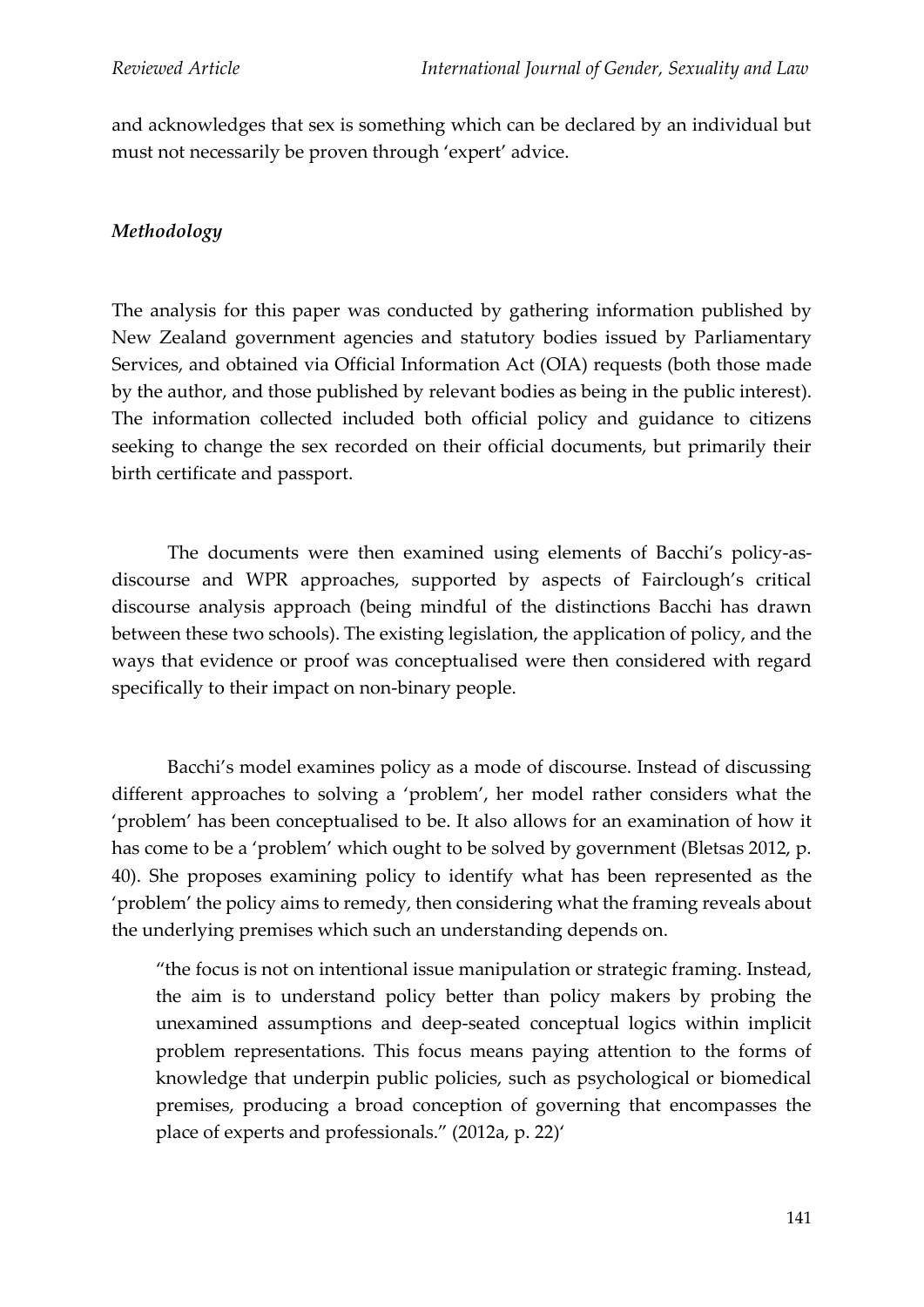Bacchi's model proposes considering what cannot be discussed under the current rendering of the 'problem', where the 'problem' has been produced and where it could then be questioned or disrupted. Bacchi also discusses how measuring tools are used to shape norms, then to situate people as outside them, as well as implicitly shaping understandings of the phenomena being measured (2012b, pp. 143, 146). In the case of birth certificates, the existing regulations establish a model transgender citizen and linear transition, what Spade identifies as the medicalised "norms of transness" (2015, p. 66) and Puar has theorised as "trans(homo)nationalism" (2017, p. 35). Applicants are then measured against their adherence or divergence from these rubrics.

In examining the source texts for this analysis, I have used some elements of Fairclough's critical discourse analysis method. I have applied his work which proposes considering who is permitted (or compelled) to speak, and who is spoken for, as well as drawing on his work which endorses considering the existing intertextual discourses which are present in analysed texts (1992, pp. 271-272). Additionally, Fairclough has mentioned the existence of "processes without agents", of occurrences which "just happen" to groups, but mostly to already othered groups, a useful framework for some of the analysis in this paper (1995, p. 123).

Bacchi also identifies that research is always a political practice, and other theorists have also discussed how personal relationships to the material being discussed will affect how it is approached and considered (Bacchi 2012b; Letherby 2003; Ahmed 2014, p. 14). In the interests of situating myself within this research, and stating my relationship to the material, I first became aware of and interested in this issue before debates about the bar-2 Bill entered the news media, as I encountered the practical impossibility of updating a birth certificate to show an 'indeterminate' sex marker when attempting to correct my own. Ahmed, writing about orientations, has proposed the directions we take place some things, physical objects, but also objects of thought, within our reach, and others outside it (Ahmed 2006, pp. 552-553). Some of the questions which prompted the writing of this paper were within my reach because of directions I took, or directions I was pushed in, while trying to acquire consistent identity documents. When I highlight inconsistencies across policy in this paper, I am not writing with the intention of catching policymakers in logical failures as a kind of intellectual gotcha exercise. I am instead personally frustrated, and tired of my private medical history inadvertently being revealed whenever I produce two forms of identification which list me as two different sexes.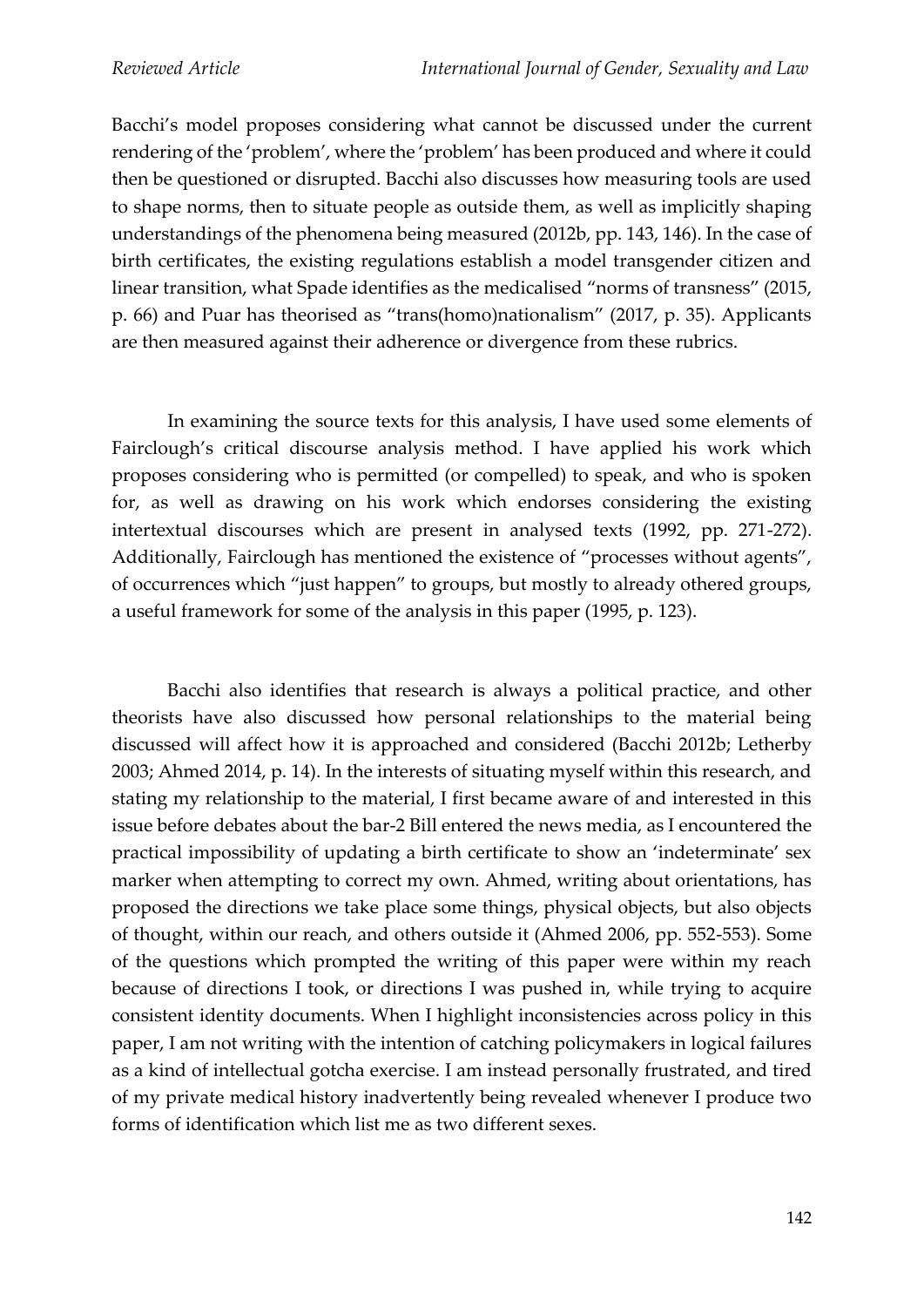#### *Discussion*

*Policy indications: denying bodies outside the governmental regime* 

Bacchi's WPR approach considers the stated aims and intentions of policy, to establish what 'problem' they intend to 'solve'. The report from the Governance and Administration Committee and their recommendations for the bar-2 Bill says the "proposed administrative process would allow people to have greater autonomy over their identity and would make it easier for people to change their registered sex" (2018, p. 2). Crown Law's correspondence with the Department of Internal Affairs notes that "Government agencies rely upon birth certificates when issuing other identity documents" and "[a] number of entitlements, facilities, services, roles and opportunities are reserved exclusively or predominantly for persons of a particular sex or gender" (2019, p. 2). Statistics New Zealand, in correspondence released under an OIA, said they "had assumed that Birth certificates would capture things like Biological sex rather than gender identity…Intersex is most commonly used as a biological sex term, rather than a gender term" (Bloomer 2018). The 'problem' is represented differently by different Governmental agencies: competing understandings foreground the 'problem' of trans people denied agency over their own identity; the 'problem' of using a birth certificate as proof of sex or gender identity; and the 'problem' of "intersex" as an identifying category being interpreted differently by those it may apply to and Statistics New Zealand. It is apparent that the 'problem' being represented in the policy documents related to the bar-2 Bill is not understood to be trans people as an entire group.<sup>7</sup> The 'problem' is produced as a governmental need to classify citizens according to their sex and gender to permit a secure anchorage to an unchanging identity document (Curragh and Moore 2013); the 'problem' then becomes the disjuncture produced by expressions of sex and gender which are not clearly intelligible within a cisnormative<sup>8</sup> and binary framework, and the solution is seen to be creating a series of rules and procedures to codify trans people within existing frameworks. The proposed bar-2 Bill would expand these frameworks to encompass non-binary and intersex identities, although this possibility

7 I stress here I am discussing this from the perspective of official policy, procedures, documents and correspondence. The 'problem' as it is produced by trans-exclusionary feminists is very much transgender people as a whole, and especially the imagined threat posed by trans women being able to change their birth certificates through self-identification. While concerning and certainly an influence on policy direction, discussing this issue in detail is outside the scope of the paper. I refer to Phipps' work theorising the growth of this movement for additional explanation (2019).

<sup>8</sup> The term 'cisnormative' refers to the assumption that the subject being addressed is cisgender – that their gender identity is congruent with their assignment sex.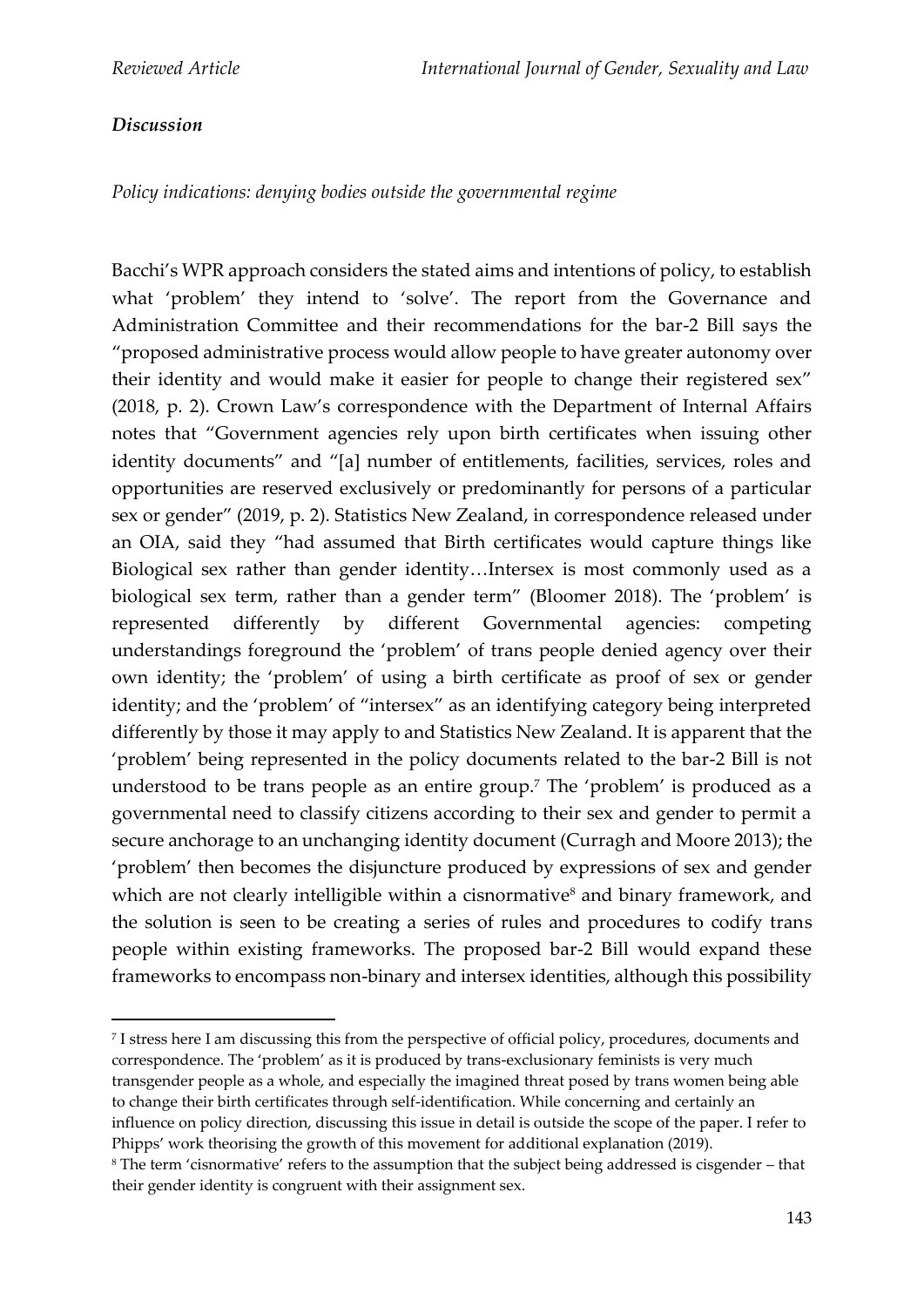has been flagged as a concern by Statistics New Zealand who requested the Department of Internal Affairs clarify if this proposed designation on birth certificates was intended to serve as a "biological sex" marker or to indicate "intersex" as a gender identity (Bloomer 2018).

Further applying Bacchi's WPR steps, the underlying pre-suppositions of this 'problem' representation are that it is normal and natural to record sex on birth certificates, and that it is necessary for this information to be governmentally validated. Crown Law identify that this designation has only one direct implication: the sex recorded on a birth certificate dictates where an individual is placed if imprisoned. Using the WPR approach indicates that the 'problem' is *how* incongruous bodies should be classified, and, continuing to apply Bacchi's framework, this 'problem' has come to be understood as a Governmental concern through the unquestioned assumption that sex is a category which *of course* must be recorded for effective population-level caretaking (healthcare, for example) and control (incarceration). As Spade points out, the normalisation of gathering specific data points can function to make the categories appear apolitical, at least to those to whom their belonging in a category has never been called into question (2015, p. 76).

Another knowledge embedded in this representation of the 'problem' is an implied or causative linkage between sex characteristics (be they physical, hormonal, chromosomal, or based on presentation) and gender, which can be codified and quantified (as discussed in more detail in the following sub-section). Also embedded is the expectation that sex is a characteristic which is (mostly) unchanging, or which can move from one discrete category to another in an orderly and linear fashion. Although the bar-2 Bill does not problematise all trans people, it is clearly an extension of the existing legislation which extends acceptability and legitimacy to binary trans people who have the financial means to fulfil the stringent criteria for updating a birth certificate.

As discussed in the introduction to this article, current policies about changing one's sex on a birth certificate indicate a scepticism of non-binary identities, with the Department of Internal Affairs noting a birth certificate cannot typically be amended from male or female to indeterminate (a change from indeterminate to male or female is possible) (Department of Internal Affairs 2013). The bar to clear in terms of evidence is higher than for the process of changing one's sex marker from one binary sex to the other, and so specific it has only been met in one case (Department of Internal Affairs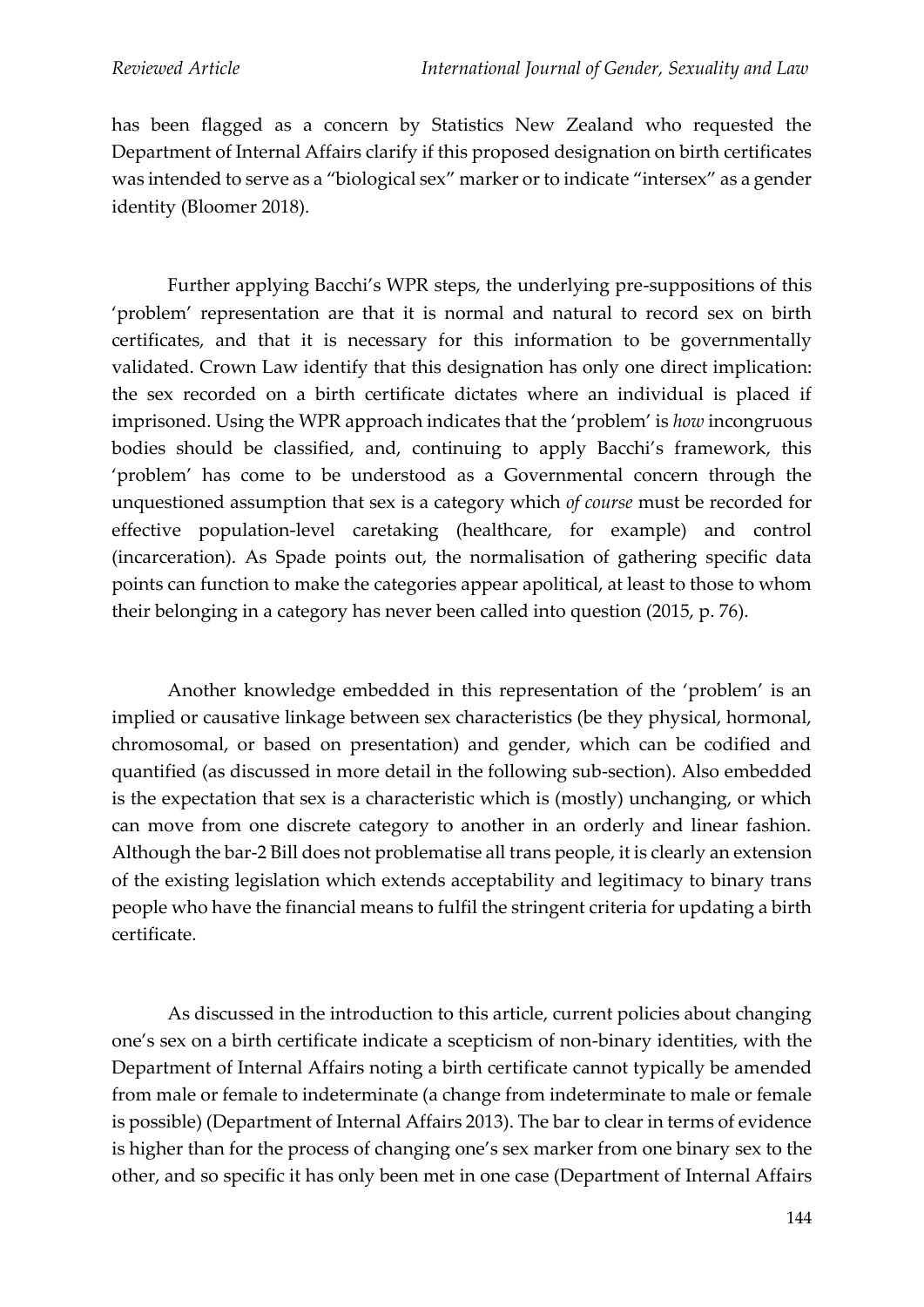2013). While it is in theory possible to change a birth certificate to 'indeterminate', the applicant must prove their sex was indeterminate at birth but was incorrectly recorded as male or female. The applicant's identity must be proved via a medically sexed body. Intersex conditions or other indications of anything other than a binary sex designation which arise in later life, or could not have been detected at birth, are not considered sufficient proof. Under this policy, one must be born, but cannot become, non-binary.

The requirements for changing a sex marker to a binary identity versus a nonbinary one indicates a denial of the possibility of bodies outside a governmental regime. The capacity exists for individuals with a birth certificate which currently lists them as 'indeterminate' to change their sex marker to male or female, or from one binary gender to another. The movement towards a norm is permitted, if the (difficult but not impossible) standards are met, but movement further from them is made virtually impossible in a legal sense. Even the terminology 'indeterminate' suggests the designation is a waypoint: bodies which are waiting to be assigned and have not yet arrived at a destination or identity. It implies subjects who are problematic by nature, a liminal identity category.

The requirement that indeterminate bodies may only be legitimised through medical discourses, and that trans people generally must access treatment "regarded by medical experts as desirable" speaks as well to the privileging of some kinds of bodily alteration over others (Section 28  $(3(c))$ ). It suggests that physical characteristics which are either immutable (chromosomes, one of the indicators of an intersex identity which could have been detected at birth) or which cannot be changed without medical assistance will be given greater consideration in deciding an individual's sex than their own claims of identity. Chromosomes cannot be altered, but they also cannot be discerned visually. Hormones, and the secondary sex characteristics they produce, can be administered without medical supervision (although typically they are not). Orchi- or Oophrectomies, and reassignment surgeries require engagement with the medical profession, or to put it another way, surgical interventions indicate that an individual's sex has been judged and validated by one site of power, lending greater weight than self-identification. Medicine testifies to the courts as to the legitimacy of an identity. The locus of power to decide what sex one is, is mutable, but predominantly external to the individual in question under the current structure.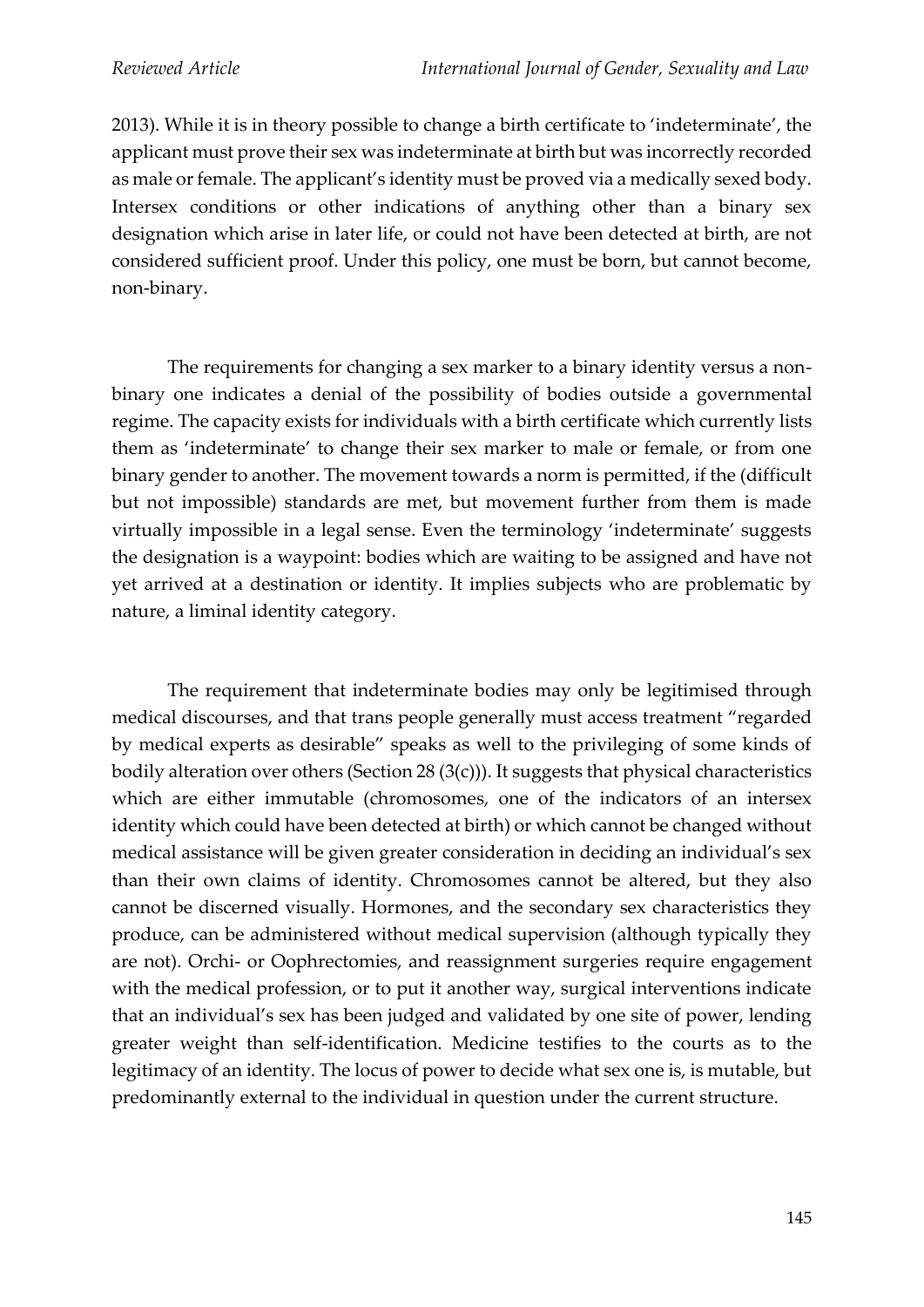*Medicalisation: varying Degrees of Proof, varied access, contingent acceptability*

The medicalisation of transness and trans bodies under existing legislation requires that trans people who wish to correct their birth certificates submit to and then disclose a comprehensible narrative of transition as linear and binary, moving from one sex to another. The explanation of oneself and one's body required is a confessional discourse, in that if judged acceptable it then "produces intrinsic modifications in the person who articulates it" (Foucault 2008, p. 62). Even the proposed bar-2 Bill still compels an explicatory narrative: the self-identification requires a statutory declaration which expresses both the applicants nominated sex, and their intention to continue identifying as that sex. This is at odds with an understanding of gender identity as explained by Statistics New Zealand who note that "gender identity can change over [a] lifetime" (2015b). The language used about medical and surgical transition in official advisories is indicative of an expectation that reassignment surgery is desired and a natural end point of a transition, with Statistics New Zealand indicating that someone "currently undergoing" procedures allowing them to take "steps towards" their identified sex should be classified as that sex (Statistics New Zealand 2010). Although the Department of Internal Affairs identifies that previous rulings have acknowledged transition is never 'complete', they add that decisions about when the threshold of "permanent physical change" is reached are determined by medical opinion on a case-by-case basis. Leaving aside the fact that achieving a non-binary marker on a birth certificate is not an option, this also raises the possibility of pursuing permanent bodily changes to satisfy a legal framework and access documents which make one intelligible within a system. Or, more commonly, in practice they make legal recognition and the ability to live a "normal life" a privilege available only to those who have the means to access gender-affirming medical care, in addition to the desire to follow a transition path which as much as possible aligns them within a binaristic framework of sex and gender (Spade 2015).

The language around this part of the legislation is also curious. The current Section 28 provisions require, in part, that expert medical opinion agrees the applicant:

(a) Has assumed (or has always had) the gender identity of a person of the nominated sex; and

(b) Has undergone such medical treatment as is usually regarded by medical experts as desirable to enable persons of the genetic and physical conformation of the applicant at birth to acquire a physical conformation that accords with the gender identity of a person of the nominated sex; and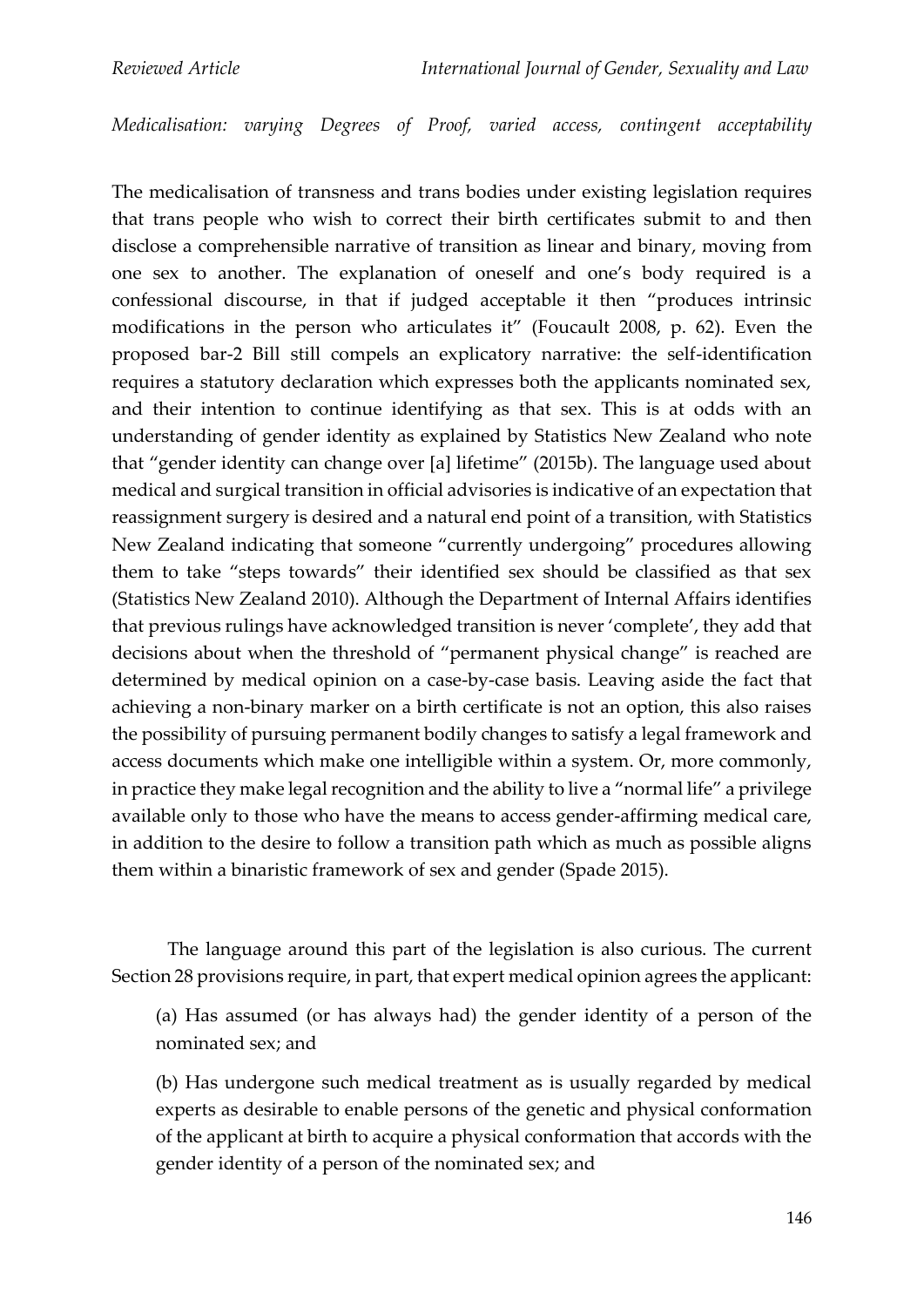(c) Will, as a result of the medical treatment undertaken, maintain a gender identity of a person of the nominated sex;

In a document providing information about declarations to the Family Court regarding the sex shown on birth certificates, the Department of Internal Affairs quote *"Michael" v Registrar-General of Births, Deaths and Marriages* (2008) 27 FRNZ 58 (FC), which notes what is required by the wording of the current Act is that an applicant will prove "some degree of permanent physical change as a result of the treatment (including psychological treatment) received" ([50]).

The implication here of the wording "as a result of the medical treatment" is of a causative link between medical (although in practice this has often been taken to mean surgical) treatment and a felt sense of gender, in that direction (Noonan and Liddicoat 2008, pp. 68-69). In Foucault's phrasing, this is the utilisation of power to affect distribution around a norm: bodies which deviate from binaristic heuristics are a problem to be corrected or solved (Foucault 2008, p. 144). Crown Law's letter to the Department of Internal Affairs also consults the existing case law for guidance on how to determine an individual's gender if sex characteristics are incongruent (2019). Under this format there is no imagined situation in which a non-binary identity is the 'correct' answer (all the case law referred to concerns transitioning from one binary identity to another), but the difficulty encountered by instruments of governmentality in trying to find a watertight definition is revealing. The attempts seek to draw a hard line where none exists.

This medicalisation of bodies also ignores material realities for most trans people in New Zealand. Applying WPR suggests the 'problem' is bodies which need to be re-coded to be intelligible, and implicit is the assumption that trans people will necessarily access gender affirming healthcare. While this is publicly funded in New Zealand, in practice the waiting lists are so long and the services so under-resourced that most people self-fund some or all of their transition-related medical treatment (Noonan and Liddicoat 2008, pp. 52-56). Plemons has identified the issues which occur when plural medical and governmental systems attempt to work in concert to provide gender affirming healthcare, where failures to understand the multiple consecutive and parallel processes required often lead to delayed treatment (2019). Under this model, while it is frustratingly protracted, a kind of self-determination is available to a very few trans people – those who have the financial and other means to access healthcare deemed 'appropriate' by external powers. As Aizura points out, granting access to social legitimacy only to trans people who have accessed reassignment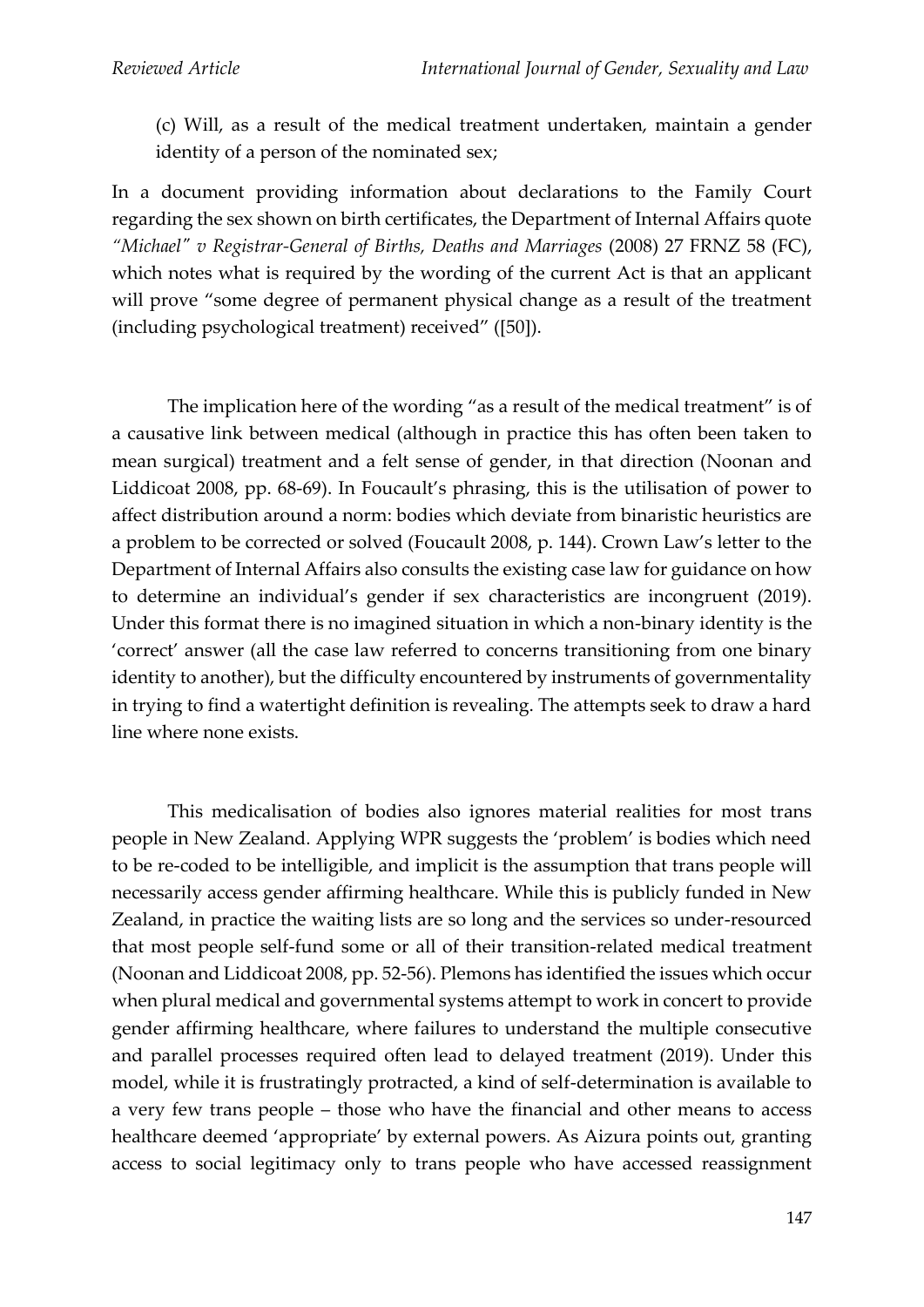surgery "forecloses the possibility that some people never wholly cross that particular border; or that for some, gender transition might be a lifelong project" (2007, p. 296), thereby structurally embedding the expectation of a linear progression of transition from one's assigned gender to a recognisable and normative opposite sex.

The social acceptability of trans people is often restricted only to those who can perform the role of "proper social subjects", and who are able to adhere to norms in other ways by being economically productive, neurotypical, and willing to explain themselves within existing gendered frameworks (Irving 2008, p. 39). Work on transnormativity may be referred to here, for its identification of how engagement with normative "civic and economic practices" is often invoked when arguing for the legal recognition of *some* trans people (Aizura 2007, p. 299). As Spade puts it, legal equality for trans populations typically "opens doors… for those who are already closest to inclusion", and the existing policy and application for changing birth certificates perpetuates this, creating a situation in which accurate documentation is only contingently available (2015, p. 27).

Legal protections as they stand divide trans populations into deserving and undeserving, legitimate and illegitimate, and fail to account for, or do not care about, the practical barriers to accessing affirming care. Indeed, legal protections reproduce existing marginalisations, functionally limiting inclusion as a "proper social subject" to trans people willing and able to prove their adherence to norms of gendered presentation and behaviour, which "strive to manifest wholeness or an investment in the self as coherent" (Irving 2008, p. 39; Puar 2017, p. 35). The proposed bar-2 Bill would go some way to remedying this, acknowledging that transness is not a state which is conferred by accessing medical services.

### *Punishing non-conforming bodies*

The existing legislation attempts to make trans people fit within a binary conception of sex and gender, and one in which there is a naturally occurring linkage between bodies and identity. The present model for changing sex on birth certificates only recognises the legitimacy of gender expressions which fit within an existing structure, and those which do not conform are punished through exclusion. As discussed earlier, an inability to present identity documents which have consistent and/or accurate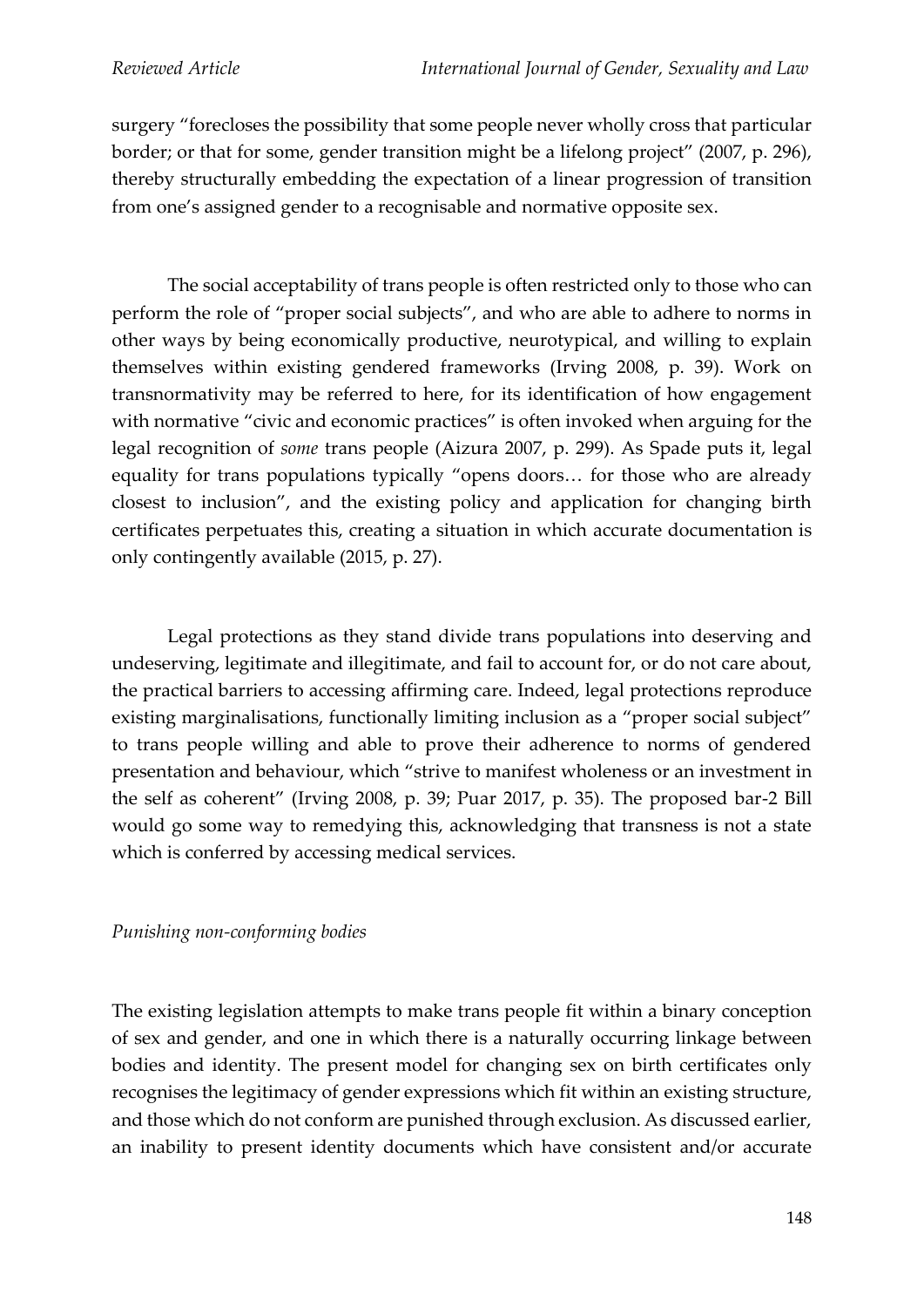information is evidence of a failure to fully inhabit the subject position of citizen, with one's identity legitimized by sites of power (Beauchamp 2019, p. 14).

Research indicates that many trans people do not attempt to update their documents, and among those who do these attempts are often slow, invasive, and sometimes unsuccessful (Noonan and Liddicoat 2008, pp. 68-69, 97; Namaste 2000, pp. 242-254, 260-261; Couch et al. 2008). The effect here is of being reminded that one is a body out of place, if the issue is one of failures of systems to accommodate a change (as in the reverting to former markers and names reported by some trans people), or of being judged an unreliable source of information about one's own identity by a site of power. A hyperawareness of the difficulty of updating documents may be partly to blame for this. Foucault's theorising of the self-surveillance and monitoring which results from panoptic power may be applied here as an explanation for individuals deciding not to attempt to update their identity documents (1995, pp. 201-203). If the likelihood of failure or obstruction of these attempts is well known, then it is unnecessary for them to be formally declined, the disciplinary power which doubts the veracity of their gender identity having been internalised.

This self-monitoring and adherence to constructed gendered behaviours and presentations is the process by which the production of subjected "docile bodies" occurs (Foucault 1995, p. 138). A history of medical care and correct documentation being delivered or declined on the basis of a persuasive performance is well known among trans people (Serano, 2016, p. 189); so too are the risks of harassment and violence which come with being gender-nonconforming (Namaste, 2006). Without knowing when one is actively being monitored for signs of adherence or transgression, the safest route is to constantly monitor oneself for adherence to established norms of dress, presentation and behaviour.

### *Sites of power, external loci of control*

Crown Law's letter to the Department of Internal Affairs acknowledges that social factors, or "how society perceives the individual", would likely be taken into account if a court in 2019 were to decide on the legal sex of an individual (Jagose and Perkins 2019). This raises questions about what is left unspecified: which social group's perception is being granted the status of benchmark here? A trans or non-binary person may be perceived very differently depending on who else is in the social group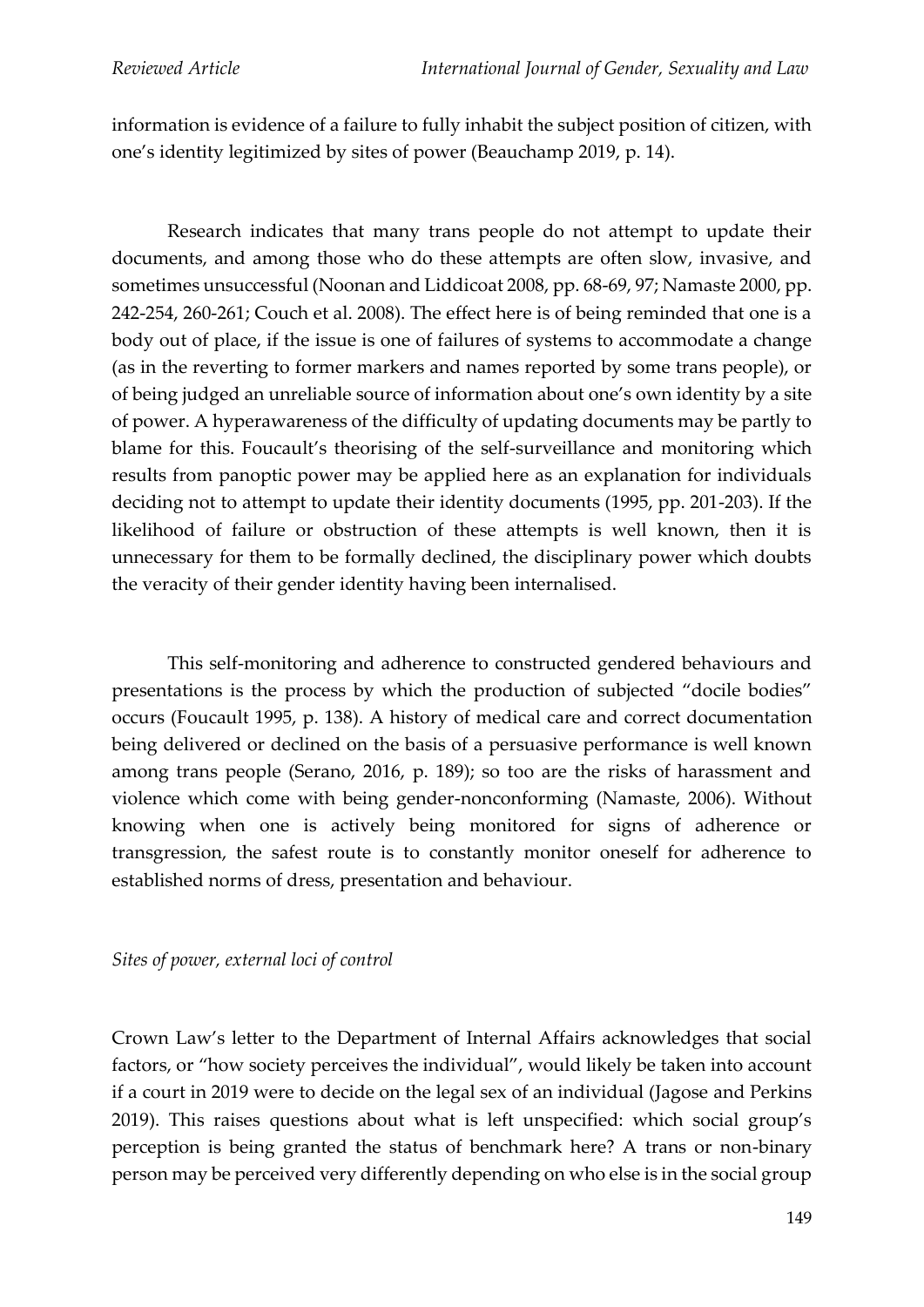and where it is. I would expect to be gendered correctly more often in a group of other trans and non-binary people than I would by assistants in a shop. Then again, this changes depending on what I am buying and where: I may be perceived differently in a queer bookshop than when buying milk, for example. In which social contexts is the perception of gender to be drawn from? The inclusion of this point, about the importance of societal perception, by Crown Law is a tacit acknowledgement that cispassing trans people are more likely to be judged to be the sex they self-identify as, rather than that which was assigned. It does not provide a great deal of comfort for people who do not pass as cisgender, or for non-binary people, who in the social contexts imagined and implied by this language get a raw deal. The provision of medical treatment to trans people on the basis of their current and presumed future ability to pass as cisgender has a long and unpleasant history (Wilton 2018, pp. 162- 163, 189-190; Serano 2016, p. 189). The inclusion of this point in policy draws upon a history of capricious provision of care, and arbitrary allocation of rights and complete personhood according to an external, usually cisgender, gatekeeper.

In February 2019 the Minister for Internal Affairs, Tracey Martin, announced via press release that the Bill would be "deferred to deal with problems caused by the select committee process" (Martin 2019). The release noted changes to the Bill relating to "gender self-identification" made by the select committee had not been made with "adequate public consultation", meaning "stakeholders may have missed an opportunity to comment" (Martin 2019). The press release goes on to say that public consultation for a similar bill in England and Wales was open for almost four months. While the submission period for the bar-2 Bill was shorter than it might otherwise have been had the proposed changes been introduced prior to the select committee process, it is clear that there was an opportunity for affected parties to share their views, and that a significant number of advocacy bodies did so. Trans rights organisations, and LGBTQI+ organisations released a joint statement in favour of the proposed changes, and Gender Minorities Aotearoa also circulated information about how to make a submission to the select committee (Scoop News 2018; Wi Hongi et al. 2018). News media reports indicated that as debate about the Bill increased, so did harassment of trans and non-binary people, as well as of organisations who supported the proposed changes (Strongman 2019). Martin's claim that 'stakeholders' had been denied the opportunity to comment could be argued to have a link to the "social factors" discussed by Crown Law, in that cisgender perceptions of a trans person's gender are given weight when deciding its validity. Trans rights organisations, representing arguably the stakeholders most affected, did have an opportunity to comment. The harassment of individuals and organisations who spoke up in support of self-identification, coupled with the deferral to allow for further consultation,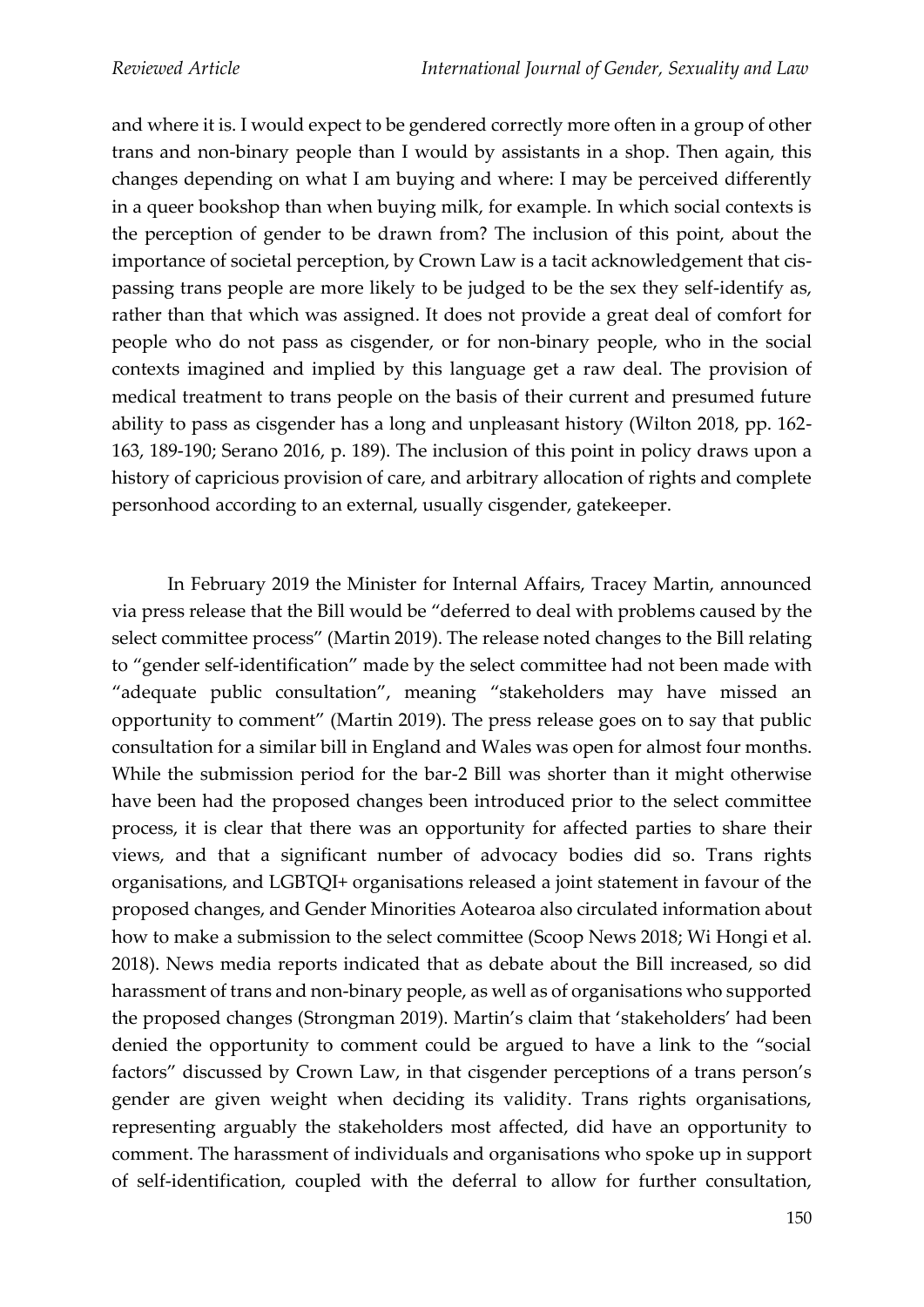implies a structural organisation of "social factors". The perception of individual trans people from an unspecified public may impact their ability to update documents, and in Martin's formulation of 'stakeholders' so too may the public perception of trans people as a group affect policy decisions.

Beauchamp has theorised how gender nonconformity is frequently constructed and perceived as an implicit threat, discussing how a "broad link between gender nonconformity and deception manifests" including through the treatment of trans people who attempt to update identity documents (2019, p. 9). The monitoring of individuals for evidence of il/legitimacy follows a Foucauldian model: formally adjudicated by obvious sites of power (the courts) and assisted by monitoring from other members of the general population, running horizontally as well as top-down. Fairclough's theorising of "processes without agents" can be applied here (1995, p. 123). The social perspective of a trans person's gender is clearly conveyed by individuals making judgements about them, but the language of 'social factors' renders these discrete judgements part of a corpus of knowledge. Other members of the public are 'stakeholders' in the legitimacy of another's gender identity. The judgements of what someone's sex 'really' is "just happen", the agent behind them not acknowledged or defined (Fairclough 1995, p. 123).

### *Conclusion*

Within the analysed documents, particularly those released as debate around the bar-2 Bill gathered momentum and as the Bill was deferred, there was an acknowledgement of some of the issues highlighted in *To Be Who I Am*: namely that the process for updating a birth certificate was time-consuming, stressful, financially onerous, and felt by many applicants to invade their privacy unnecessarily (Martin 2019; Jagose and Perkins 2019). There was a suggestion that steps would be taken to "mitigate" issues relating to updating birth certificates as much as practicable.<sup>9</sup> Many of the issues, however, are caused by the existing legislation and cannot be mitigated without the steps proposed by the bar-2 Bill. While one document, *To Be Who I Am,* does posit the possibility of removing sex markers from passports completely in response to the increased use of biometric data (biometric data, but particularly facial recognition has been criticised as a technology with potential to harm trans

<sup>&</sup>lt;sup>9</sup> At the time of writing it had just been announced that the \$95 fee to change the sex listed on a birth certificate would be waived (Radio New Zealand, 2019).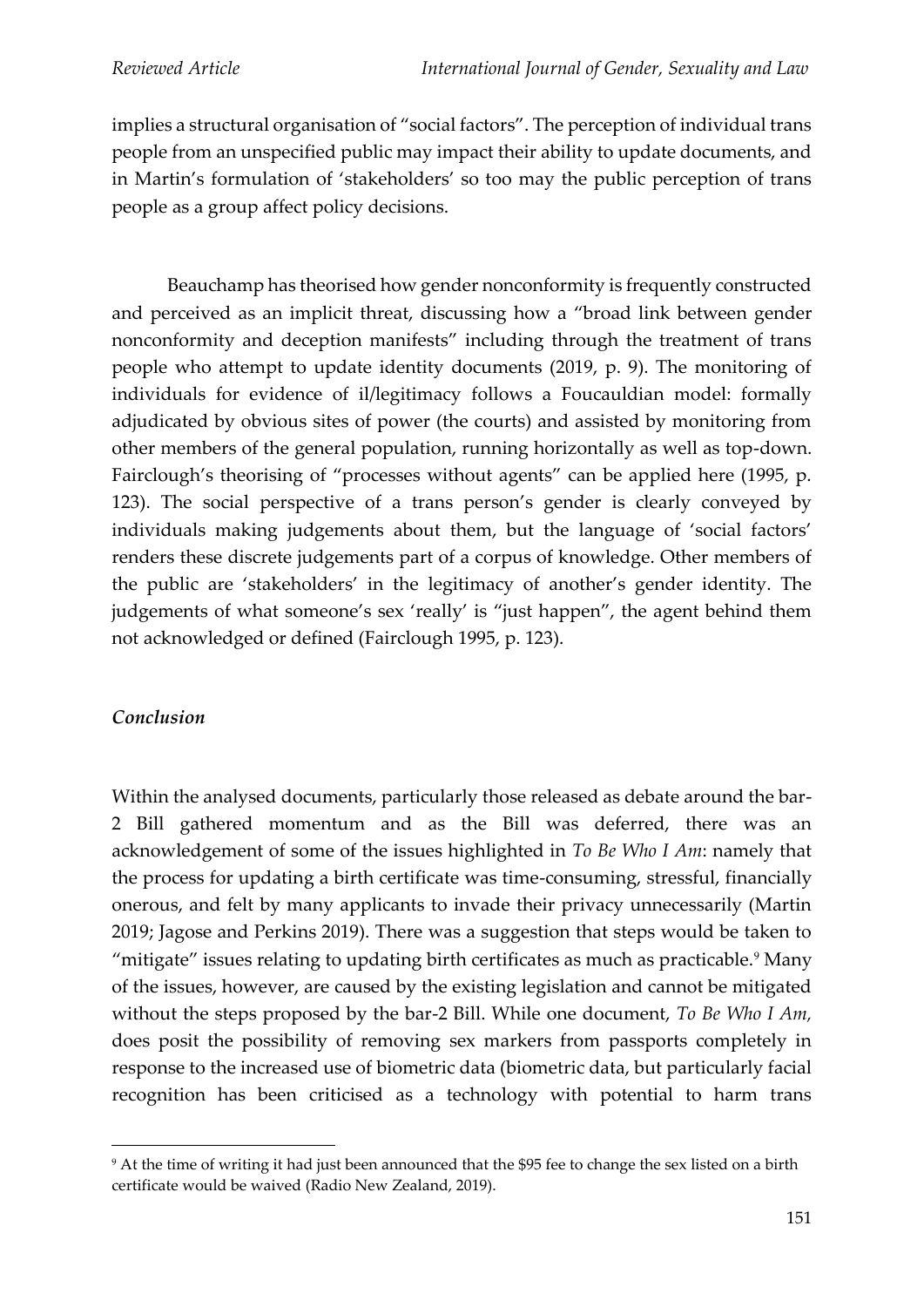populations (Keyes 2018)), the analysed documents do not engage in any meaningful critique of the assumed necessity of recording sex. As Bacchi's WPR framework makes clear, one of the underlying knowledges embedded in the policy is an assumption that naturally governments need information about the sex of citizens which is 'accurate' for their purposes.

As the Crown Law letter indicates, the sex recorded on a birth certificate is usually but not always taken as proof of a person's sex, but this may be superseded with reference to "general law". Medical situations are often presented as an example of where this information is necessary, but the multiple possibilities for hormonal and/or surgical interventions mean that appropriate care and assessment of risk factors will vary between individuals anyway. Statistics New Zealand suggests that recording sex is necessary for projecting population growth, but the Human Rights Commission identified that historically the expectations for surgery in order to obtain an updated birth certificate rendered the applicant sterile. It seems perversely cruel to suggest that projecting population growth is a rationale for continuing to record this data, given this fact. As Spade identifies, population "care-taking" always includes a degree of surveillance (2015, p.75). A justification for Statistics New Zealand gathering data on sex then seems to be based on an assumption that sex will *naturally* be a core variable in data if it is to be usefully put to biopolitical ends.

The introduction of X and Intersex markers on birth certificates would expand possibilities for self-identification, and introducing a simpler mode of amending documents based on self-identification would foreground a felt sense of gender as a deciding factor. Questions of how to retain the perceived integrity of sex and gender categories, maintaining a link of some sort between bodily characteristics and recorded sex are a recurring theme in policy and correspondence relating both to the bill as it stands, and the deferral of the bar-2 Bill. Many policy documents slip between referring to 'sex' and 'gender' regardless of what term is used on the documents they refer to (New Zealand Government 2016; New Zealand Government 2018). Statistics New Zealand make a clear distinction between sex and gender, and caution that gender is a data point which should only be gathered when it is explicitly necessary, but make no such caution of gathering data about sex, with the implication that collecting this information is unremarkable (Statistics New Zealand 2010; Statistics New Zealand 2015b). Spade discusses a societal tolerance of particular information being gathered, and the concurrent assumption that it is natural for government agencies to ask for certain information, with such categories taken for granted as "apolitical" and crisply defined truths (2015, p. 76). Existing policy approaches echo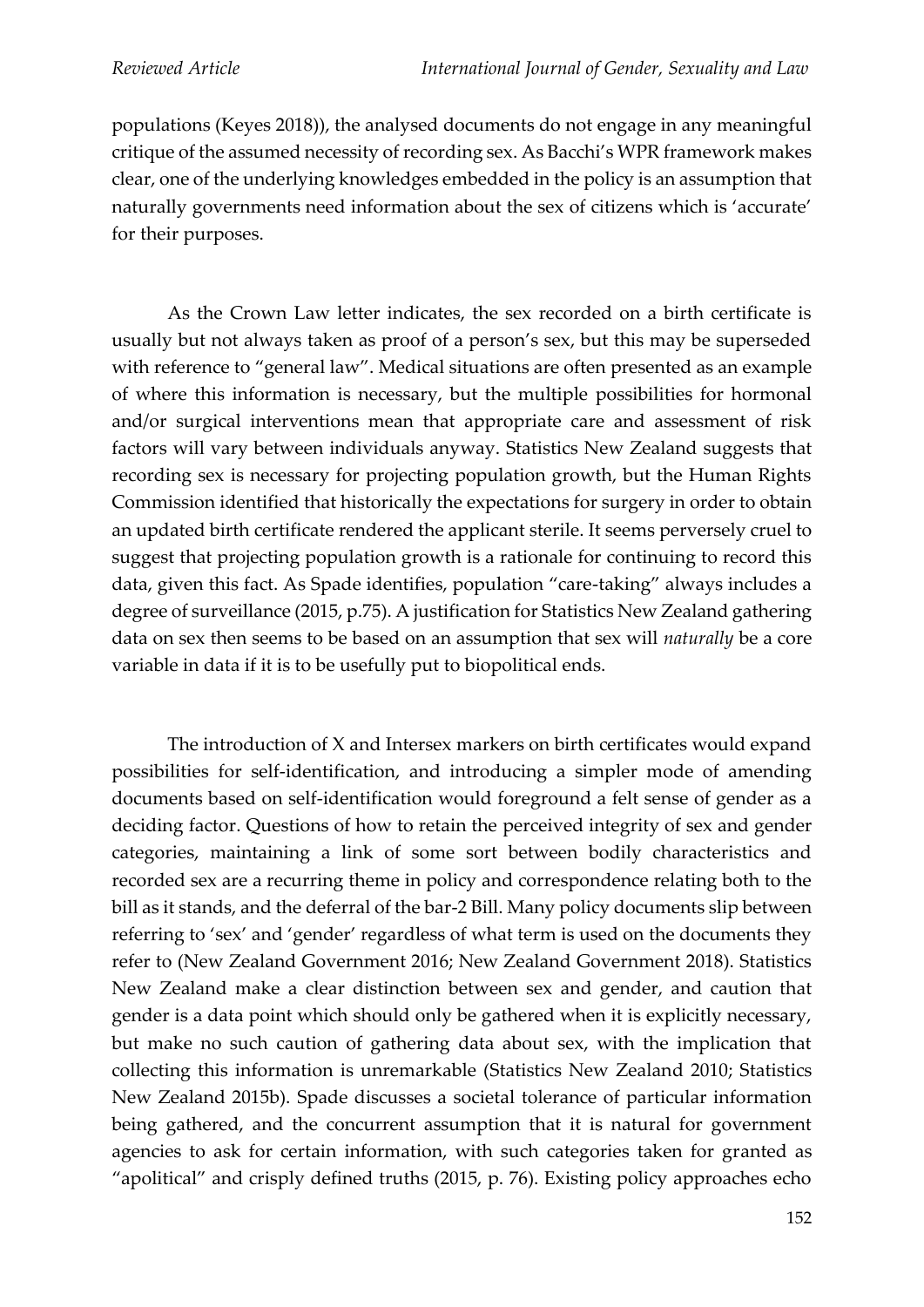this: adjustments can be made to how data is gathered or what is accepted as 'proof' of belonging, but the categories referred to remain unchanged or may be expanded with reference to male and female as the standards from which other identities are a deviation.

Passing the bar-2 Bill then would constitute a tacit acknowledgement of the failures of existing models of defining sex and gender. Crown Law's correspondence to the Department of Internal Affairs reveals the anxiety caused by this, and the resultant imprecision of references of "general law" in relation to deciding sex for specific purposes. The porous nature of categories as they stand is revealed when attempts are made to draw clear lines, and the implications of an ad-hoc approach to such distinctions is identified when Crown Law comment that it would be a "substantial undertaking" to identify and produce guidelines for every situation in which someone's sex may need to be known, and that legal definitions of sex have been outstripped by social understandings (Jagose and Perkins 2019).

Objections to a move to self-identification presume that trans people must trade their medical privacy for accurate identification, an expectation which is not applied to cisgender people (a cisgender woman who has had a hysterectomy, for instance, is not required to present a letter confirming that fact along with a psychological assessment of her identity to the Family Court to *retain* the sex marker on her birth certificate). New Zealand's Privacy Commissioner has additionally stated his support for the proposed changes, on the basis that the existing system denies trans people dignity and privacy (Edwards 2019). That the current mechanisms for defining sex are inchoate is not the fault of trans people, and nor should their ability to live a normal life be indefinitely paused while increasingly granular distinctions are decided upon. The bar-2 Bill prompts questions about the necessity of recording gender, recognising it as a felt sense, and potentially lays the framework for removing it from identity documents altogether.

### *References*

Ahmed, S 2006, "Orientations: Toward a Queer Phenomenology", *GLQ: A Journal of Lesbian and Gay Studies*, vol. 12, no. 4, pp. 543-574.

Ahmed, S 2014, *The Cultural Politics of Emotion*, e-book, Edinburgh University Press, Edinburgh, United Kingdom. Last accessed 4 May 2019, <http://ebookcentral.proquest.com/lib/massey/detail.action?docID=1767554>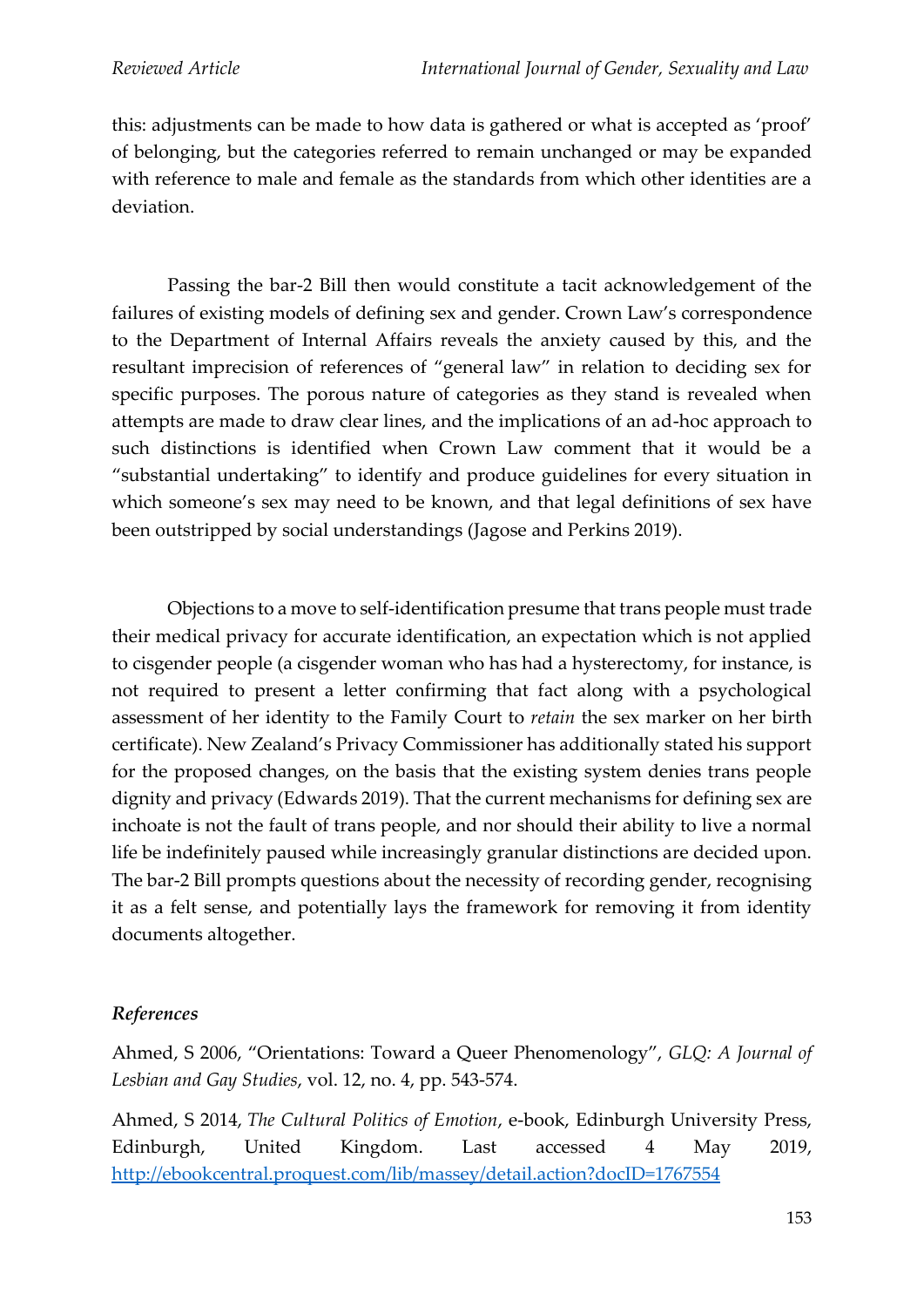Aizura, A. Z 2007, "Of borders and homes: the imaginary community of (trans)sexual citizenship", *Inter-Asia Cultural Studies*, vol. 7, no. 2, pp. 289–309.

Bacchi, C 2012a, "Introducing the 'What's the Problem Represented to be?' approach", in Bletsas, A. and Beasley, C. (eds.), *Engaging with Carol Bacchi: strategic interventions and exchanges*, University of Adelaide Press, South Australia, pp. 21-24.

Bacchi, C 2012b, "Strategic interventions and ontological politics: Research as political practice", in Bletsas, A. and Beasley, C. (eds.), *Engaging with Carol Bacchi: strategic interventions and exchanges*, University of Adelaide Press, South Australia, pp. 141-156.

Bacchi, C 2018, 'Comparing WPR and critical discourse analysis', *Carol Bacchi*, web log post, 14 May 2018, last accessed 19 June 2019, [https://carolbacchi.com/2018/05/14/comparing-wpr-and-critical-discourse](https://carolbacchi.com/2018/05/14/comparing-wpr-and-critical-discourse-analysis/)[analysis/](https://carolbacchi.com/2018/05/14/comparing-wpr-and-critical-discourse-analysis/)

Bacchi, C, & Goodwin, S 2016, *Poststructural policy analysis: a guide to practice*, Palgrave Macmillan (Palgrave pivot), New York.

Beauchamp, T 2019, *Going Stealth: Transgender politics and US Surveillance Practices*, Duke University Press, Durham, NC.

Bletsas, A 2012, "Spaces between: Elaborating the theoretical underpinnings of the 'WPR' approach and its significance for contemporary scholarship", "in Bletsas, A. and Beasley, C. (eds.), *Engaging with Carol Bacchi: strategic interventions and exchanges*, University of Adelaide Press, South Australia, pp. 37-51.

Bloomer, M 2018, 'Consultation on the Births, Deaths, Marriages, and Relationships Registration bill', *OIA Response*, Statistics New Zealand, last accessed 25 June 2019, [https://statsnz.contentdm.oclc.org/digital/collection/p20045coll24/id/257/rec/1.](https://statsnz.contentdm.oclc.org/digital/collection/p20045coll24/id/257/rec/1)

Couch, M*,* Pitts, M, Croy, S, Mulcare, H & Mitchell, A 2008, 'Transgender people and the amendment of formal documentation: matters of recognition and citizenship', *Health Sociology Review: The Journal of the Health Section of the Australian Sociological Association*, vol. 3, pp. 280–289.

Curragh, P & Moore, L. J 2013, '"We won't know who you are": Contesting sex designation in New York City birth certificates', in Stryker, S & Aizura, A. Z (eds.), *The Transgender Studies Reader 2*, Routledge, New York, pp. 607–622.

Department of Internal Affairs 2013, *General information regarding Declarations of Family Court as to sex to be shown on birth certificates*, last accessed 10 June 2019, [https://www.dia.govt.nz/diawebsite.nsf/Files/GeninfoDeclarationsofFamilyCourt/\\$fi](https://www.dia.govt.nz/diawebsite.nsf/Files/GeninfoDeclarationsofFamilyCourt/$file/GeninfoDeclarationsofFamilyCourt.pdf) [le/GeninfoDeclarationsofFamilyCourt.pdf.](https://www.dia.govt.nz/diawebsite.nsf/Files/GeninfoDeclarationsofFamilyCourt/$file/GeninfoDeclarationsofFamilyCourt.pdf)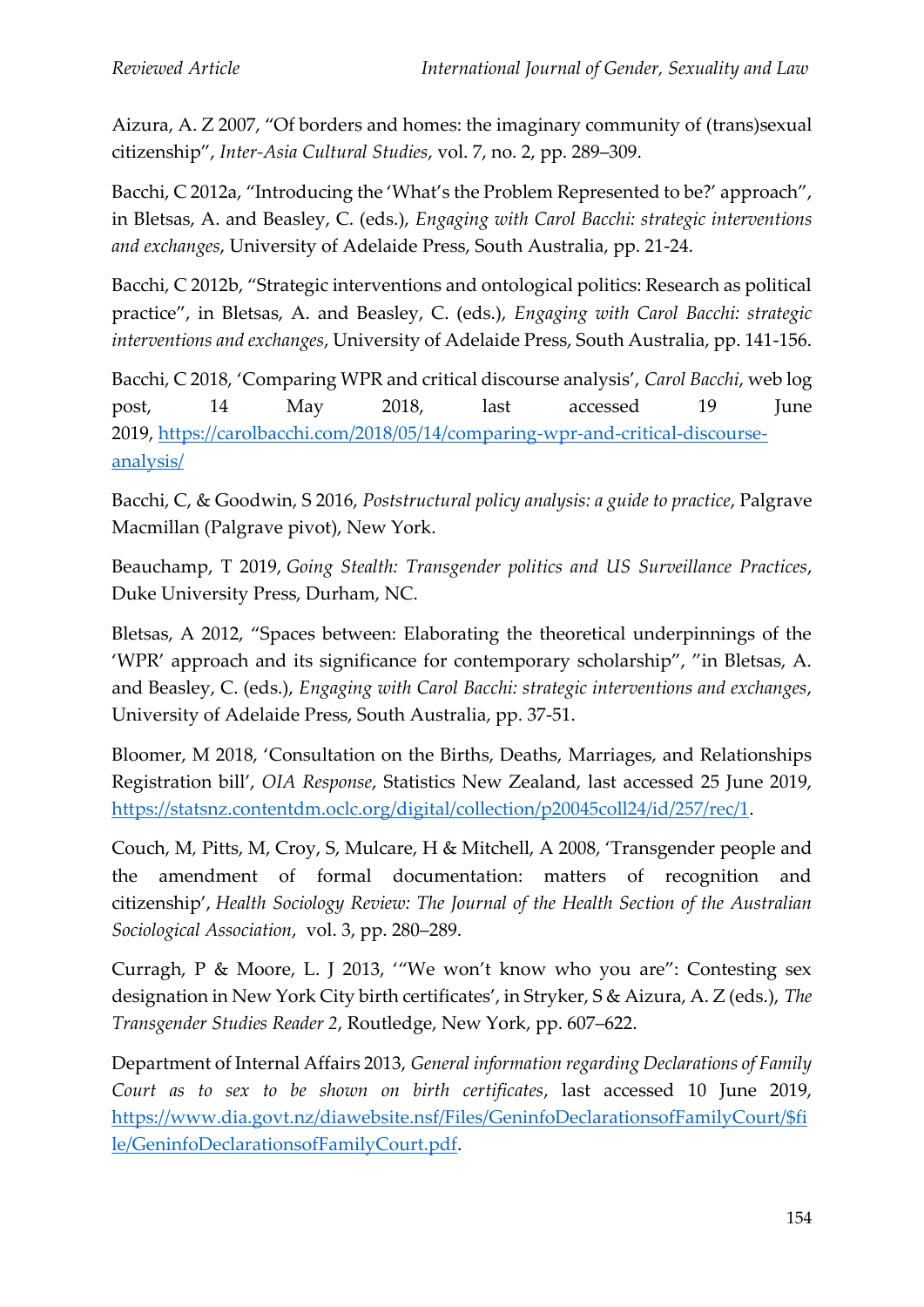Department of Internal Affairs 2019, *Information for Transgender Applicants*, last accessed 12 June 2019 [https://www.dia.govt.nz/diawebsite.nsf/wpg\\_URL/Services-](https://www.dia.govt.nz/diawebsite.nsf/wpg_URL/Services-Births-Deaths-and-Marriages-Information-for-Transgender-Applicants?OpenDocument)[Births-Deaths-and-Marriages-Information-for-Transgender-](https://www.dia.govt.nz/diawebsite.nsf/wpg_URL/Services-Births-Deaths-and-Marriages-Information-for-Transgender-Applicants?OpenDocument)[Applicants?OpenDocument](https://www.dia.govt.nz/diawebsite.nsf/wpg_URL/Services-Births-Deaths-and-Marriages-Information-for-Transgender-Applicants?OpenDocument)

Edwards, J 2019, "Transgender self-identification: why it's a human right", *The Spinoff*, 21 February, last accessed 25 June 2019, [https://thespinoff.co.nz/society/21-02-](https://thespinoff.co.nz/society/21-02-2019/transgender-self-identification-why-its-a-human-right/) [2019/transgender-self-identification-why-its-a-human-right/](https://thespinoff.co.nz/society/21-02-2019/transgender-self-identification-why-its-a-human-right/)

Fairclough, N 1992, "Intertextuality in critical discourse analysis", *Linguistics and Education*, vol. 4 no. 3, pp. 269–293.

Fairclough, N 1995, *Media discourse*, Edward Arnold, London.

Fiani, C. N & Han, H. J 2018, "Navigating identity: Experiences of binary and nonbinary transgender and gender non-conforming (TGNC) adults", *International Journal of Transgenderism*, pp. 1–14.

Foucault, M 1995, *Discipline and Punish: The Birth of the Prison*, 2nd edn. Random House, New York.

Foucault, M 2008, *The History of Sexuality: Volume I,* Penguin, United Kingdom.

Governance and Administration Committee 2018, *Births, Deaths, Marriages, and Relationships Registration Bill*, Select Committee Report 296–2, Governance and Administration Committee, New Zealand Parliament, Wellington, New Zealand, last accessed 10 June 2019, [https://www.parliament.nz/resource/en-](https://www.parliament.nz/resource/en-NZ/SCR_79010/bea83bb6ba26f9fbbf543855e3bc08fa8d954b2a)[NZ/SCR\\_79010/bea83bb6ba26f9fbbf543855e3bc08fa8d954b2a.](https://www.parliament.nz/resource/en-NZ/SCR_79010/bea83bb6ba26f9fbbf543855e3bc08fa8d954b2a)

Irving, D 2008, "Normalized transgressions: legitimizing the transsexual body as productive", *Radical History Review*, vol. 100, pp. 38–59.

Jagose, U & Perkins, D 2019, "Crown Law to the Department of Internal Affairs. Births, Deaths, Marriages and Relationship Registration Bill 2017 (296-2): Self-identification of sex", Crown Law, New Zealand, last accessed 10 June 2019, [http://www.beehive.govt.nz/sites/default/files/2019-](http://www.beehive.govt.nz/sites/default/files/2019-02/Crown%20Law%20advice%20BDMRR%20Bill%20_0.pdf) [02/Crown%20Law%20advice%20BDMRR%20Bill%20\\_0.pdf.](http://www.beehive.govt.nz/sites/default/files/2019-02/Crown%20Law%20advice%20BDMRR%20Bill%20_0.pdf)

James, S. E, Herman, J. L, Rankin, S, Keisling, M, Mottet, L & Anafi, M 2016, *The Report of the 2015 U.S. Transgender Survey,* National Center for Transgender Equality, Washington, DC.

Kerekere, E 2017, Part of The Whānau: The Emergence of Takatāpui Identity - He Whāriki Takatāpui, doctoral thesis, Victoria University of Wellington, last accessed 5 January 2020, [http://hdl.handle.net/10063/6369.](http://hdl.handle.net/10063/6369)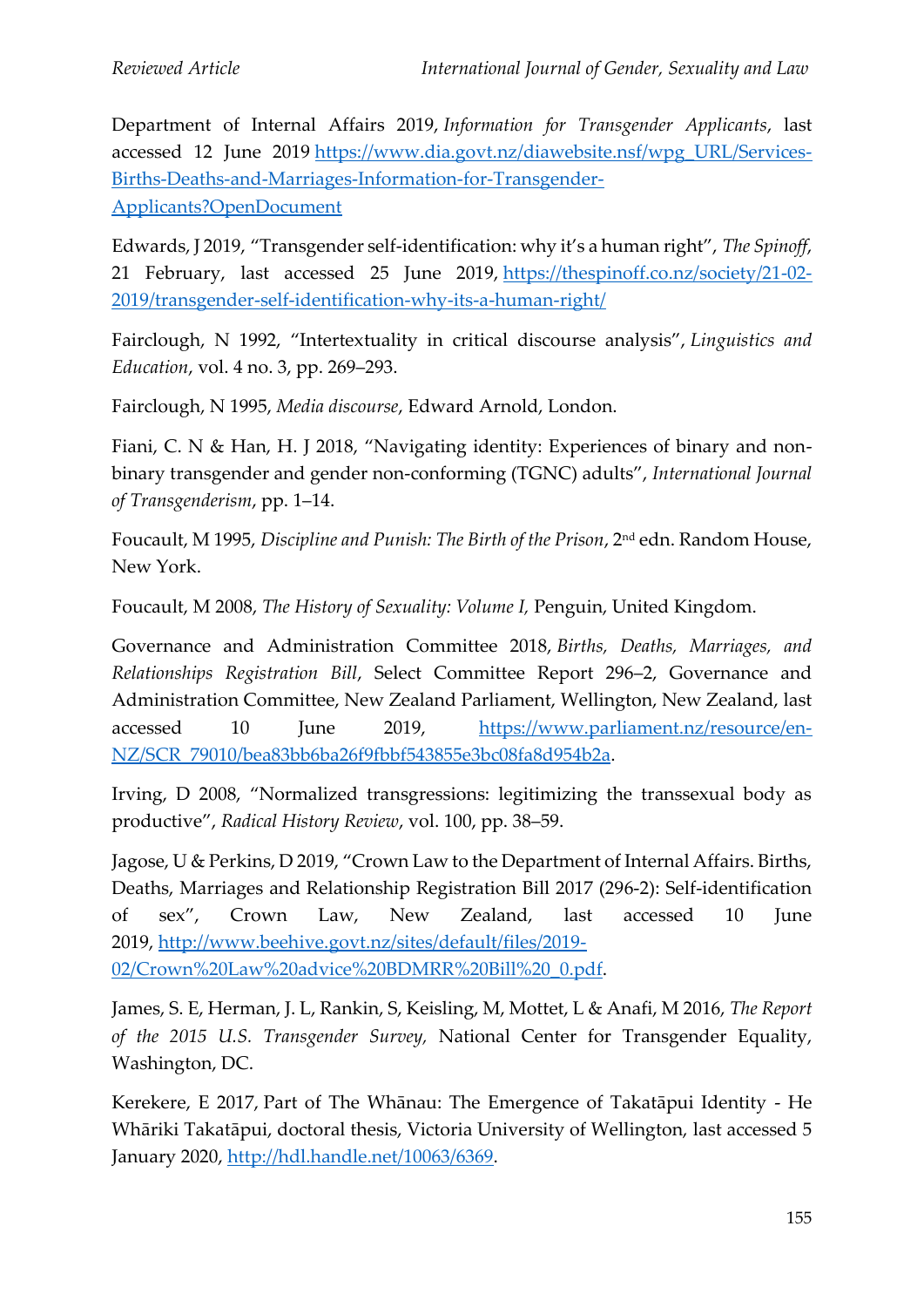Keyes, O 2018, "The Misgendering Machines: Trans/HCI Implications of Automatic Gender Recognition", conference proceedings, *ACM Human-Computer Interaction*, 2(CSCW), pp. 88:1–88:22.

Letherby, G 2003, *Feminist research in theory and practice*, Open University Press, Buckingham.

Martin, T 2019, *Births, Deaths, Marriages and Relationships Registration Bill to be deferred*, *New Zealand Government*, New Zealand Government, Wellington, last accessed 29 May 2019, [http://www.beehive.govt.nz/release/births-deaths-marriages](http://www.beehive.govt.nz/release/births-deaths-marriages-and-relationships-registration-bill-be-deferred)[and-relationships-registration-bill-be-deferred](http://www.beehive.govt.nz/release/births-deaths-marriages-and-relationships-registration-bill-be-deferred)

Ministry of Justice 2019, *Change sex on your birth certificate*, New Zealand Ministry of Justice, New Zealand, last accessed 12 June 2019, <https://www.justice.govt.nz/family/change-sex-on-your-birth-certificate/>

Namaste, V. K 2000, *Invisible Lives: The Erasure of Transsexual and Transgendered People*, University of Chicago Press.

Namaste, V 2006, "Genderbashing: Sexuality, Gender and the regulation of Public Space", in Stryker, S and Whittle, S (eds.) *The Transgender Studies Reader*, Routledge, pp. 584–600.

Neuman Wipfler, A. J 2016, "Identity Crisis: The Limitations of Expanding Government Recognition of Gender Identity and the Possibility of Genderless Identity Documents", *Harvard Journal of Law & Gender*, vol. 39, no. 2, pp. 491–554.

New Zealand Government 2016, *Change your gender on your official ID*, New Zealand Government, New Zealand, last accessed 12 June 2019, [https://www.govt.nz/browse/passports-citizenship-and-identity/changing-your](https://www.govt.nz/browse/passports-citizenship-and-identity/changing-your-gender/change-your-gender-on-your-official-id/)[gender/change-your-gender-on-your-official-id/](https://www.govt.nz/browse/passports-citizenship-and-identity/changing-your-gender/change-your-gender-on-your-official-id/)

New Zealand Government 2018, *Change the gender on your birth certificate*, New Zealand Government, New Zealand, last accessed 12 June 2019, [https://www.govt.nz/browse/passports-citizenship-and-identity/changing](https://www.govt.nz/browse/passports-citizenship-and-identity/changing-your-gender/change-the-gender-on-your-birth-certificate/)[your-gender/change-the-gender-on-your-birth-certificate/](https://www.govt.nz/browse/passports-citizenship-and-identity/changing-your-gender/change-the-gender-on-your-birth-certificate/)

New Zealand Passports 2018, *Information about Changing Sex/Gender Identity*, Passports.govt.nz, New Zealand, last accessed 27 March 2019, [https://www.passports.govt.nz/what-you-need-to-renew-or-apply-for-a](https://www.passports.govt.nz/what-you-need-to-renew-or-apply-for-a-passport/information/)[passport/information/](https://www.passports.govt.nz/what-you-need-to-renew-or-apply-for-a-passport/information/)

Noonan, R & Liddicoat, J 2008, *To Be Who I Am: Report of the Inquiry into Discrimination Experienced by Transgender People*. Human Rights Commission, New Zealand, last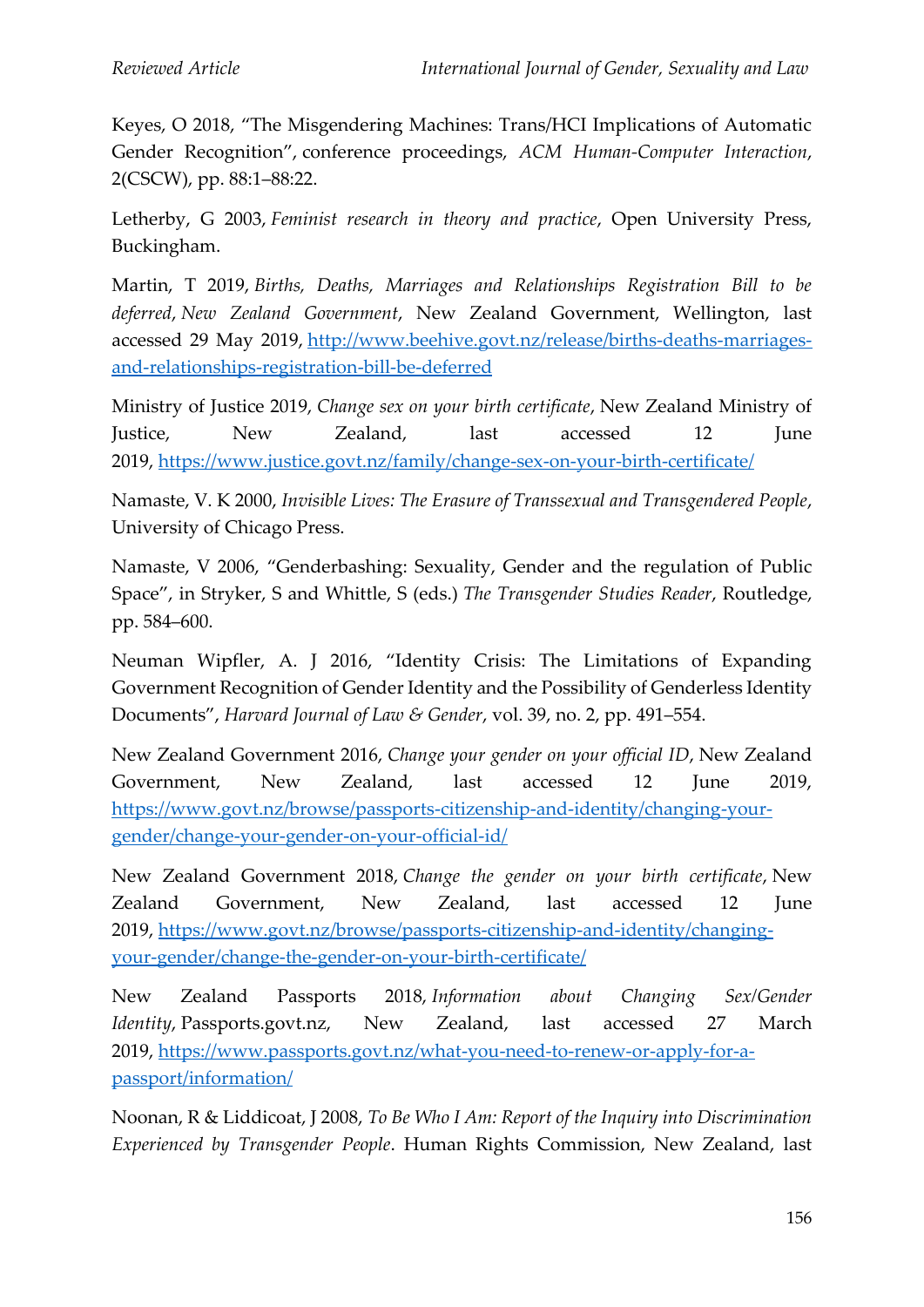accessed 10 June 2019, [https://www.hrc.co.nz/files/5714/2378/7661/15-Jan-2008\\_14-56-](https://www.hrc.co.nz/files/5714/2378/7661/15-Jan-2008_14-56-48_HRC_Transgender_FINAL.pdf) [48\\_HRC\\_Transgender\\_FINAL.pdf](https://www.hrc.co.nz/files/5714/2378/7661/15-Jan-2008_14-56-48_HRC_Transgender_FINAL.pdf)

Phipps, A 2019, "The fight against sexual violence", *Soundings*, vol. 71, pp. 62–74.

Plemons, E 2019, "A Capable Surgeon and a Willing Electrologist: Challenges to the Expansion of Transgender Surgical Care in the United States", *Medical Anthropology Quarterly*, vol. 33, no. 2, p. 282-301.

Preves, S. E 2000, "Negotiating the Constraints of Gender Binarism: Intersexuals' Challenge to Gender Categorization", *Current Sociology*, vol. 48, no. 3, pp. 27–50.

Puar, J. K 2017, *The Right to Maim: Debility, Capacity, Disability*, Duke University Press, Durham.

Radio New Zealand 2019, "Fee Removed for Changing Sex on Birth Certificate", *RNZ,* August 2, last accessed 3 August 2019. [https://www.rnz.co.nz/news/national/395847/fee-removed-for-changing-sex](https://www.rnz.co.nz/news/national/395847/fee-removed-for-changing-sex-on-birth-certificate)[on-birth-certificate.](https://www.rnz.co.nz/news/national/395847/fee-removed-for-changing-sex-on-birth-certificate)

Riddell-Garner, R & New Zealand Parliamentary Service 2018, *Births, Death, Marriages, and Relationships Bill (2017, 296-2) (Hon Tracey Martin)*, 2567, Parliamentary Services, Wellington, New Zealand, last accessed 10 June 2019, [https://www.parliament.nz/en/pb/bills-and-laws/bills-](https://www.parliament.nz/en/pb/bills-and-laws/bills-digests/document/52PLLaw25671/births-death-marriages-and-relationships-bill-2017)

[digests/document/52PLLaw25671/births-death-marriages-and-relationships-bill-2017](https://www.parliament.nz/en/pb/bills-and-laws/bills-digests/document/52PLLaw25671/births-death-marriages-and-relationships-bill-2017)

Scoop News 2018, "Birth Certificate changes welcomed"*, Scoop,* 10 August, last accessed 25 June 2019, [http://www.scoop.co.nz/stories/PO1808/S00135/birth](http://www.scoop.co.nz/stories/PO1808/S00135/birth-certificate-changes-welcomed.htm)[certificate-changes-welcomed.htm](http://www.scoop.co.nz/stories/PO1808/S00135/birth-certificate-changes-welcomed.htm)

Serano, J 2016, *Whipping Girl: a transsexual woman on sexism and the scapegoating of femininity*, 2nd edn. Seal, Berkeley, California.

Small, Z 2019, "Changing sex on birth certificates: Both sides of the debate", *Newshub*, 26 February, last accessed 25 June 2019, [https://www.newshub.co.nz/home/politics/2019/02/changing-sex-on-birth](https://www.newshub.co.nz/home/politics/2019/02/changing-sex-on-birth-certificates-both-sides-of-the-debate.html)[certificates-both-sides-of-the-debate.html](https://www.newshub.co.nz/home/politics/2019/02/changing-sex-on-birth-certificates-both-sides-of-the-debate.html)

Spade, D 2015, *Normal Life: Administrative Violence, Critical Trans Politics, and the Limits of Law*, 2nd edn. Duke University Press, Durham.

Statistics New Zealand 2010, *Statistical Standard for Sex*, Statistics New Zealand, New Zealand.

Statistics New Zealand 2015a, *Frequently Asked Questions: Statistical standard for gender identity*, Statistics New Zealand, New Zealand.